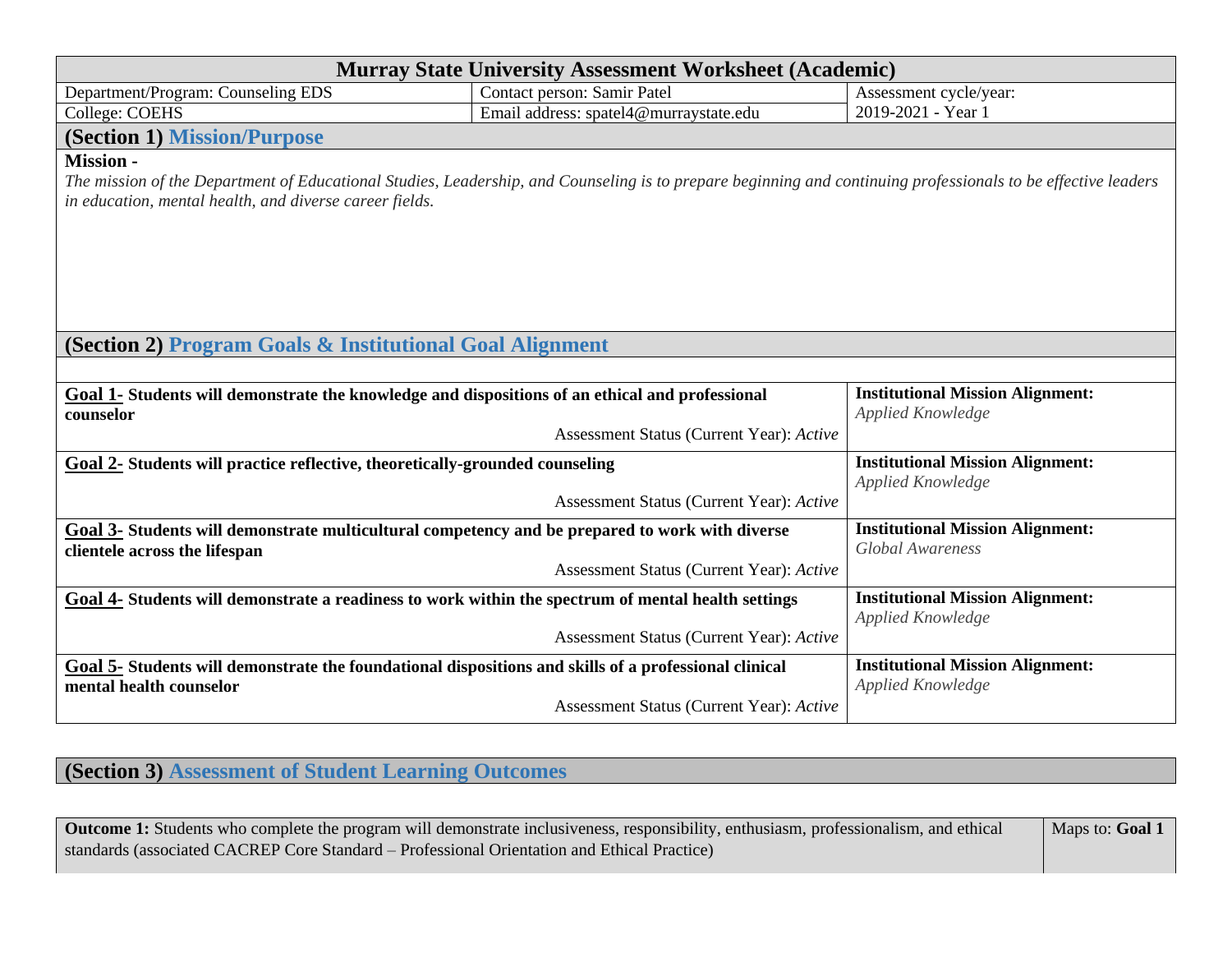| <b>ASSESSMENT INSTRUMENT:</b>                                                   | Admissions Interview; during admission into the counseling program; applicant will demonstrate counseling<br>dispositions by meeting standards as identified by Counseling Program faculty via admissions interview rubric.                                                                                                                                                                                                                                        |                 |  |  |
|---------------------------------------------------------------------------------|--------------------------------------------------------------------------------------------------------------------------------------------------------------------------------------------------------------------------------------------------------------------------------------------------------------------------------------------------------------------------------------------------------------------------------------------------------------------|-----------------|--|--|
| TYPE:                                                                           | Indirect - Formative                                                                                                                                                                                                                                                                                                                                                                                                                                               |                 |  |  |
| <b>Criteria for Success:</b>                                                    | All applicants will "meet standards" on admissions rubric prior to being admitted to the Counseling Program.                                                                                                                                                                                                                                                                                                                                                       |                 |  |  |
| <b>Results and Analysis:</b>                                                    | During the 2019-2020 academic year, the CNS program admitted nine students into the program (five students in the<br>fall [one school counseling student; four clinical mental health counseling students]; four students in the spring [two<br>school counseling students; two clinical mental health counseling students]). One student was denied admission into<br>the program. Of the students who were admitted, all met standards on the admissions rubric. |                 |  |  |
| <b>Was the Target Met?</b>                                                      | $\boxtimes$ Yes<br>$\Box$ No                                                                                                                                                                                                                                                                                                                                                                                                                                       |                 |  |  |
| <b>Changes Made in Response to the</b><br><b>Assessment Process or Results:</b> | No changes were made to the admissions process of the program. The admissions process provides the counseling<br>program a baseline regarding student dispositions.                                                                                                                                                                                                                                                                                                |                 |  |  |
|                                                                                 | Outcome 1: Students who complete the program will demonstrate inclusiveness, responsibility, enthusiasm, professionalism, and ethical<br>standards (associated CACREP Core Standard - Professional Orientation and Ethical Practice)                                                                                                                                                                                                                               | Maps to: Goal 1 |  |  |
| <b>ASSESSMENT INSTRUMENT:</b>                                                   | Student Disposition Evaluation; at the conclusion of each course; student will demonstrate academic integrity by<br>meeting standards as identified by Counseling Program faculty via student disposition evaluation form.                                                                                                                                                                                                                                         |                 |  |  |
| TYPE:                                                                           | Indirect - Formative                                                                                                                                                                                                                                                                                                                                                                                                                                               |                 |  |  |
| <b>Criteria for Success:</b>                                                    | 90% of students will "meet standards" on student disposition evaluation form at the conclusion of each course.                                                                                                                                                                                                                                                                                                                                                     |                 |  |  |
| <b>Results and Analysis:</b>                                                    | During the 2019-2020 academic year 37 students were assessed in courses during the fall, spring, and summer<br>semesters. Two students failed to meet standards in their respective classes; both students withdrew from the program.<br>Thus, 95% of the students meet standards on the disposition evaluation at the conclusion of each course.                                                                                                                  |                 |  |  |
| <b>Was the Target Met?</b>                                                      | $\boxtimes$ Yes<br>$\Box$ No                                                                                                                                                                                                                                                                                                                                                                                                                                       |                 |  |  |
| <b>Changes Made in Response to the</b><br><b>Assessment Process or Results:</b> | Changes are not made to this assessment, as it is a global assessment of student success in the program.                                                                                                                                                                                                                                                                                                                                                           |                 |  |  |
|                                                                                 | Outcome 1: Students who complete the program will demonstrate inclusiveness, responsibility, enthusiasm, professionalism, and ethical<br>standards (associated CACREP Core Standard – Professional Orientation and Ethical Practice)                                                                                                                                                                                                                               | Maps to: Goal 1 |  |  |
| <b>ASSESSMENT INSTRUMENT:</b>                                                   | Formal Disposition Review; at the conclusion of the student's initial clinical experience (i.e., CNS 790); student will<br>demonstrate professional dispositions by meeting standards as identified by Counseling Program faculty via formal<br>disposition evaluation form.                                                                                                                                                                                       |                 |  |  |
| TYPE:                                                                           | Indirect - Formative                                                                                                                                                                                                                                                                                                                                                                                                                                               |                 |  |  |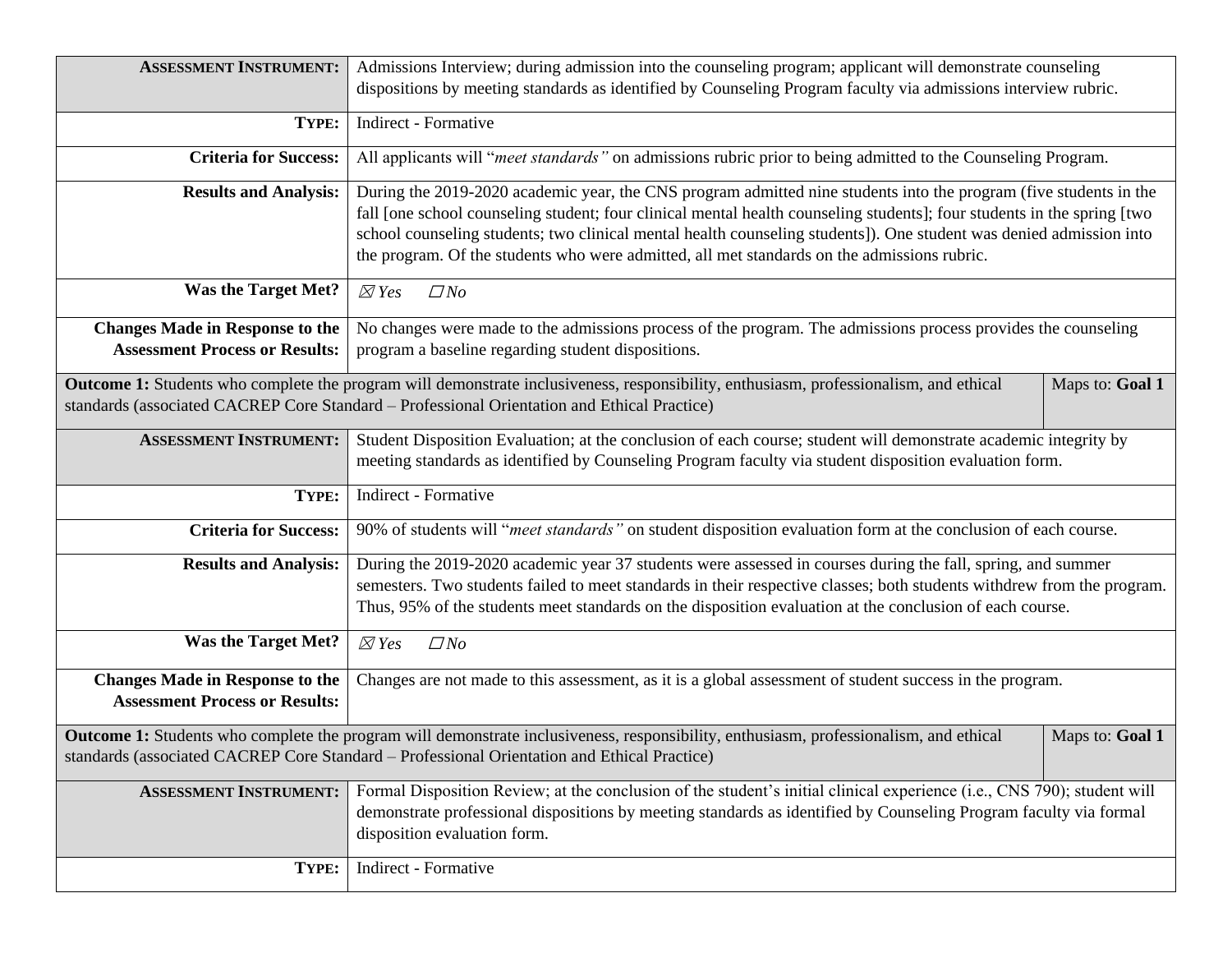| <b>Criteria for Success:</b>                                                    | 90% of students will "meet standards" on formal disposition evaluation form at the conclusion of their clinical<br>experience.                                                                                                                                                                                                |                 |  |  |
|---------------------------------------------------------------------------------|-------------------------------------------------------------------------------------------------------------------------------------------------------------------------------------------------------------------------------------------------------------------------------------------------------------------------------|-----------------|--|--|
| <b>Results and Analysis:</b>                                                    | During the 2019-2020 academic year 10 students were enrolled in practicum. All students met expectations at the<br>conclusion of their clinical experiences. These results indicate that students are demonstrating professional counseling<br>dispositions during their initial clinical experiences.                        |                 |  |  |
| <b>Was the Target Met?</b>                                                      | $\Box$ No<br>$\boxtimes$ Yes                                                                                                                                                                                                                                                                                                  |                 |  |  |
| <b>Changes Made in Response to the</b><br><b>Assessment Process or Results:</b> | Despite issues related to Covid-19, students were able to meet demands and requirements of clinical experiences. No<br>changes are needed at this time.                                                                                                                                                                       |                 |  |  |
|                                                                                 | Outcome 1: Students who complete the program will demonstrate inclusiveness, responsibility, enthusiasm, professionalism, and ethical<br>standards (associated CACREP Core Standard - Professional Orientation and Ethical Practice)                                                                                          | Maps to: Goal 1 |  |  |
| <b>ASSESSMENT INSTRUMENT:</b>                                                   | Formal Disposition Review; at the conclusion of the student's clinical experience (i.e., CNS 794, CNS 795, or CNS<br>797); student will demonstrate professional dispositions by meeting standards as identified by Counseling Program<br>faculty via formal disposition evaluation form.                                     |                 |  |  |
| TYPE:                                                                           | <b>Indirect - Formative</b>                                                                                                                                                                                                                                                                                                   |                 |  |  |
| <b>Criteria for Success:</b>                                                    | 90% of students will "meet standards" on formal disposition evaluation form at the conclusion of their clinical<br>experience.                                                                                                                                                                                                |                 |  |  |
| <b>Results and Analysis:</b>                                                    | During the 2019-2020 academic year 12 students were enrolled in an internship experience(s). All students met<br>standards at the conclusion of their clinical experiences. These results indicate that students are demonstrating<br>professional counseling dispositions during their clinical experiences.                 |                 |  |  |
| <b>Was the Target Met?</b>                                                      | $\boxtimes$ Yes<br>$\Box$ No                                                                                                                                                                                                                                                                                                  |                 |  |  |
| <b>Changes Made in Response to the</b><br><b>Assessment Process or Results:</b> | Despite issues related to Covid-19, students were able to meet demands and requirements of clinical experiences. No<br>changes are needed at this time.                                                                                                                                                                       |                 |  |  |
|                                                                                 | Outcome 2: Students who complete the program will demonstrate an understanding of ethical and legal practice relating to professional<br>Maps to:<br>counseling (associated CACREP Core Standard - Professional Orientation and Ethical Practice)<br>Goal 1                                                                   |                 |  |  |
|                                                                                 | <b>ASSESSMENT INSTRUMENT:</b> Legal and Ethical Dilemmas Assignment; CNS 625; student will demonstrate foundational knowledge regarding<br>ACA Code of Ethics and KY Law pertaining to Professional Counselors by meeting standards as identified by<br>Counseling Program faculty via the legal and ethical dilemmas rubric. |                 |  |  |
| TYPE:                                                                           | Direct - Formative                                                                                                                                                                                                                                                                                                            |                 |  |  |
| <b>Criteria for Success:</b>                                                    | 85% of students will "meet standards" on the Legal and Ethical Dilemmas Assignment.                                                                                                                                                                                                                                           |                 |  |  |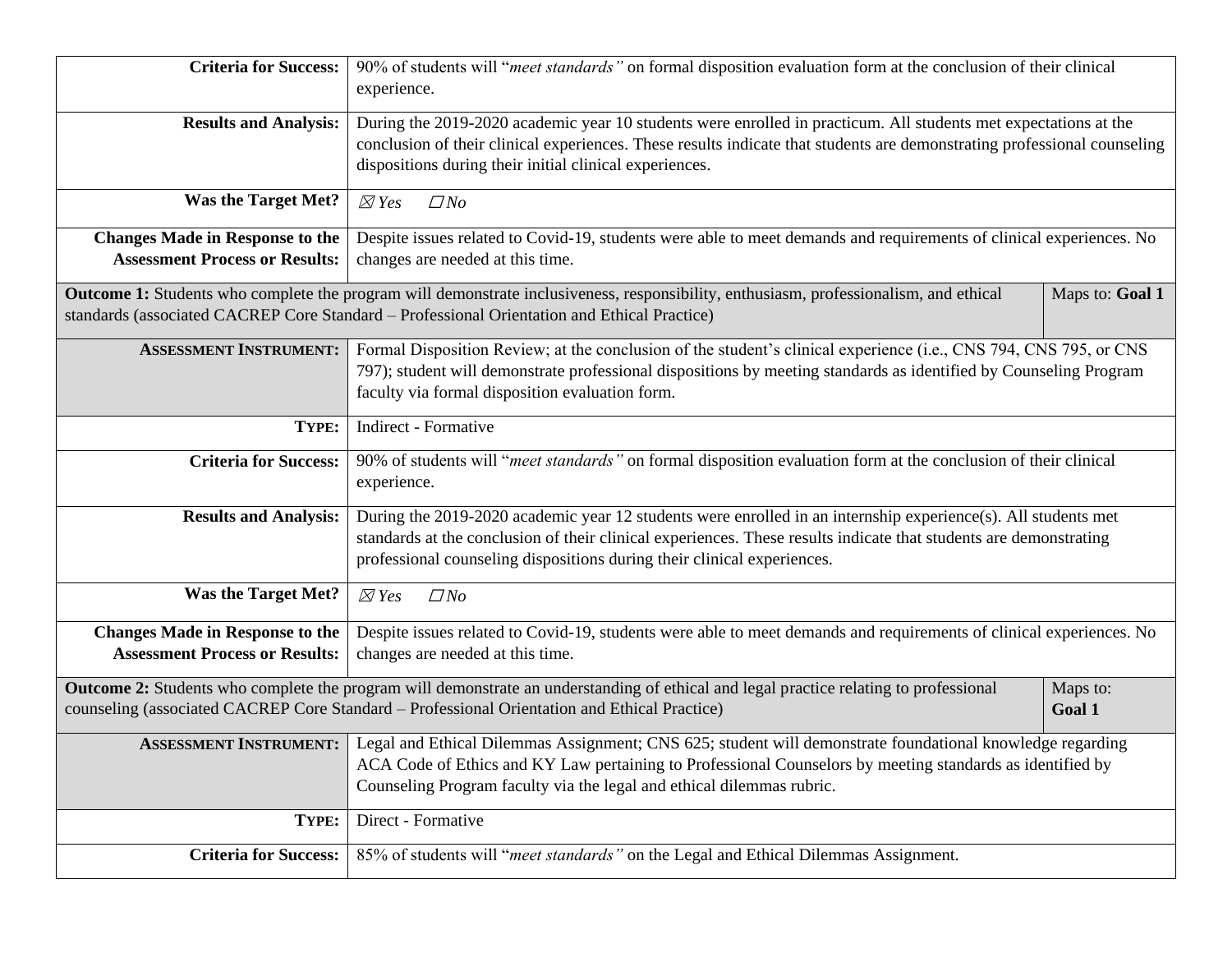| <b>Results and Analysis:</b>           | 11 students completed the assignment in summer 2020. All students met expectations based on criteria outlined in the                  |          |  |
|----------------------------------------|---------------------------------------------------------------------------------------------------------------------------------------|----------|--|
|                                        | legal and ethical dilemmas rubric. These results inndicate that students are able to demonstrate a knowledge                          |          |  |
|                                        | regarding ACA Code of Ethics and KY Laws pertaining to professional counselors.                                                       |          |  |
|                                        |                                                                                                                                       |          |  |
| <b>Was the Target Met?</b>             | $\boxtimes$ Yes<br>$\Box$ No                                                                                                          |          |  |
| <b>Changes Made in Response to the</b> | Changes to the assessment are not identified at this time.                                                                            |          |  |
| <b>Assessment Process or Results:</b>  |                                                                                                                                       |          |  |
|                                        | Outcome 2: Students who complete the program will demonstrate an understanding of ethical and legal practice relating to professional | Maps to: |  |
|                                        | counseling (associated CACREP Core Standard - Professional Orientation and Ethical Practice)                                          | Goal 1   |  |
| <b>ASSESSMENT INSTRUMENT:</b>          | The Case Conceptualization, Ethics, and Skills Assessment (CESA); CNS 790; student will demonstrate his/her                           |          |  |
|                                        | ability to recognize and apply potential ethical issues via a case study by meeting standards as identified by                        |          |  |
|                                        | Counseling Program faculty via the CESA rubric.                                                                                       |          |  |
| TYPE:                                  | Direct - Formative                                                                                                                    |          |  |
|                                        |                                                                                                                                       |          |  |
| <b>Criteria for Success:</b>           | At least 85% of students will "meet standards" on the criteria specific to ethical and legal considerations on the<br>CESA rubric.    |          |  |
|                                        |                                                                                                                                       |          |  |
| <b>Results and Analysis:</b>           | 12 students completed the CESA during the 2019-2020 academic year. All but one student (91.7%) met standards on                       |          |  |
|                                        | the criteria of the CESA that is specific to ethical and legal considerations. The student who did not pass the standard              |          |  |
|                                        | will need to be assessed again in practicum.                                                                                          |          |  |
| <b>Was the Target Met?</b>             | $\boxtimes$ Yes<br>$\Box$ No                                                                                                          |          |  |
|                                        |                                                                                                                                       |          |  |
| <b>Changes Made in Response to the</b> | When assessing for proficiency for initial certification, the counseling program will require applicants to speak to the              |          |  |
| <b>Assessment Process or Results:</b>  | ethical and legal considerations of a professional school counselor.                                                                  |          |  |
|                                        | Outcome 2: Students who complete the program will demonstrate an understanding of ethical and legal practice relating to professional | Maps to: |  |
|                                        | counseling (associated CACREP Core Standard – Professional Orientation and Ethical Practice)                                          | Goal 1   |  |
| <b>ASSESSMENT INSTRUMENT:</b>          | Counselor Preparation Comprehensive Exam (CPCE); graduating semester or semester prior to their graduating                            |          |  |
|                                        | semester; student will demonstrate his/her summative knowledge regarding professional orientation and counseling                      |          |  |
|                                        | ethics via a nationally normed, multiple choice exam that is designed to assess a counseling student's knowledge of                   |          |  |
|                                        | counseling information.                                                                                                               |          |  |
| TYPE:                                  | Direct - Summative                                                                                                                    |          |  |
| <b>Criteria for Success:</b>           | At least 85% of students will demonstrate competence by scoring within one standard deviation of the national                         |          |  |
|                                        | average on the Professional Orientation and Ethics domain of the CPCE.                                                                |          |  |
|                                        |                                                                                                                                       |          |  |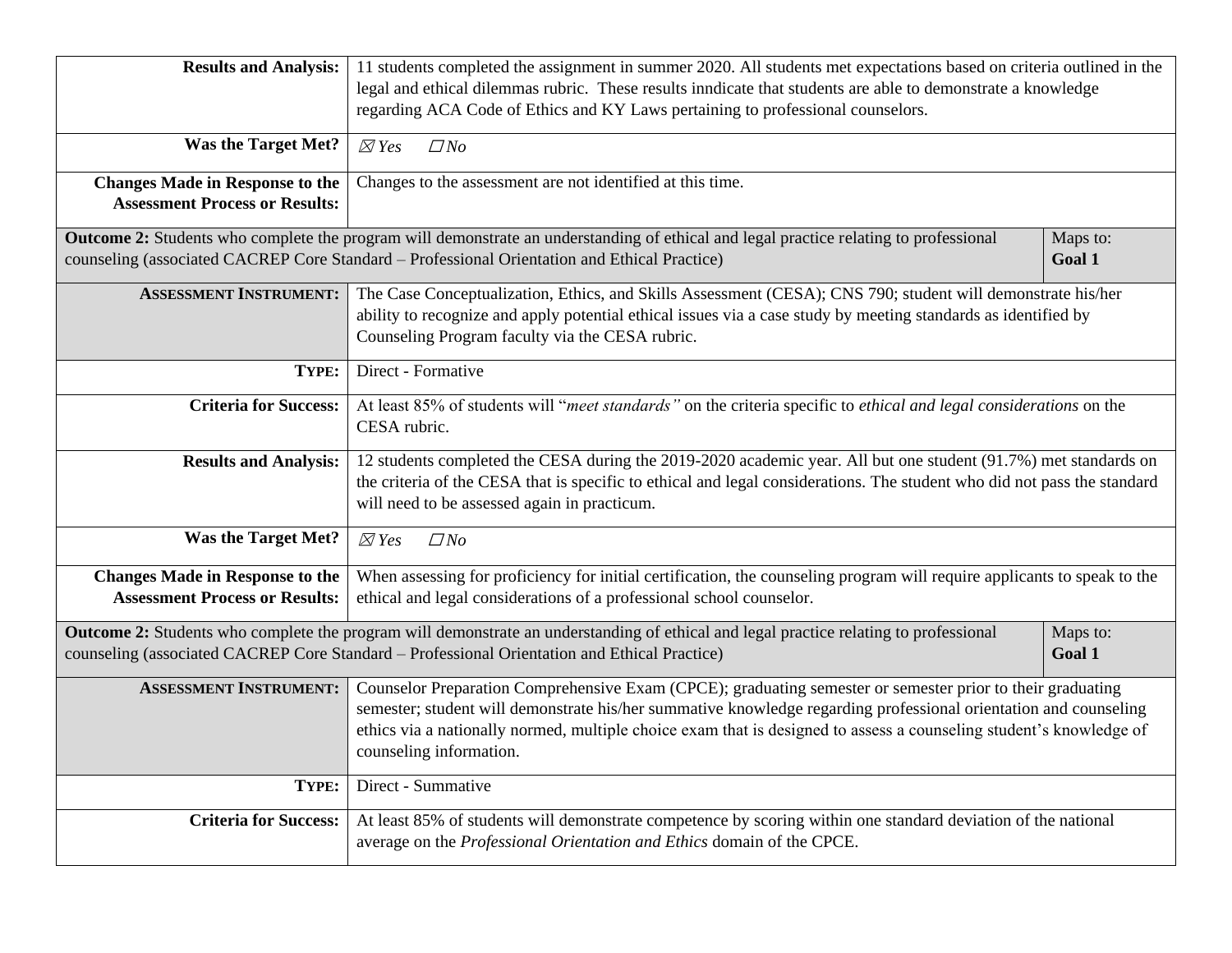| <b>Results and Analysis:</b>                                                    | During the 2019-2020 academic year, the counseling program had 10 students register for the CPCE. All 10 students<br>scored within at least one standard deviation of the Professional Orientation and Ethics domain of the CPCE. This<br>result indicates that by the time students are nearing graduation, these students can demonstrate sound knowledge |          |  |  |
|---------------------------------------------------------------------------------|-------------------------------------------------------------------------------------------------------------------------------------------------------------------------------------------------------------------------------------------------------------------------------------------------------------------------------------------------------------|----------|--|--|
|                                                                                 | regarding professional ethics.                                                                                                                                                                                                                                                                                                                              |          |  |  |
| <b>Was the Target Met?</b>                                                      | $\Box$ No<br>$\boxtimes$ Yes                                                                                                                                                                                                                                                                                                                                |          |  |  |
| <b>Changes Made in Response to the</b><br><b>Assessment Process or Results:</b> | No adjustments to this assessment are needed at this time.                                                                                                                                                                                                                                                                                                  |          |  |  |
|                                                                                 | Outcome 1: Students who complete the program will demonstrate knowledge and understanding of counseling theory (associated CACREP                                                                                                                                                                                                                           | Maps to: |  |  |
| Core Standard – Counseling and Helping Relationships)                           |                                                                                                                                                                                                                                                                                                                                                             | Goal 2   |  |  |
| <b>ASSESSMENT INSTRUMENT:</b>                                                   | Theory Paper; CNS 624; student will demonstrate foundational knowledge regarding one's theoretical orientation by<br>meeting standards as identified by Counseling Program faculty via the theory paper rubric                                                                                                                                              |          |  |  |
| TYPE:                                                                           | Direct - Formative                                                                                                                                                                                                                                                                                                                                          |          |  |  |
| <b>Criteria for Success:</b>                                                    | 85% of students will "meet standards" on the Theory Paper Assignment.                                                                                                                                                                                                                                                                                       |          |  |  |
| <b>Results and Analysis:</b>                                                    | 15 counseling students were enrolled in CNS 624, Theories of Counseling. All 15 students met expectations on the<br>Theory Paper assignment. This result indicates that students are developing a foundational understanding of their<br>theoretical orientation soon after the starting the counseling program.                                            |          |  |  |
| <b>Was the Target Met?</b>                                                      | $\boxtimes$ Yes<br>$\Box$ No                                                                                                                                                                                                                                                                                                                                |          |  |  |
| <b>Changes Made in Response to the</b><br><b>Assessment Process or Results:</b> | Changes to this assessment process is not needed at this time.                                                                                                                                                                                                                                                                                              |          |  |  |
|                                                                                 | Outcome 1: Students who complete the program will demonstrate knowledge and understanding of counseling theory (associated CACREP                                                                                                                                                                                                                           | Maps to: |  |  |
| Core Standard – Counseling and Helping Relationships)                           |                                                                                                                                                                                                                                                                                                                                                             | Goal 2   |  |  |
| <b>ASSESSMENT INSTRUMENT:</b>                                                   | The Case Conceptualization, Ethics, and Skills Assessment (CESA); CNS 790; student will demonstrate his/her<br>ability to conceptualize a case through the lens of his/her counseling theory via a case study by meeting standards as<br>identified by Counseling Program faculty via the CESA rubric.                                                      |          |  |  |
| TYPE:                                                                           | Direct - Formative                                                                                                                                                                                                                                                                                                                                          |          |  |  |
| <b>Criteria for Success:</b>                                                    | At least 85% of students will "meet standards" on the criteria specific to counseling theories on the CESA rubric.                                                                                                                                                                                                                                          |          |  |  |
| <b>Results and Analysis:</b>                                                    | 12 students completed the CESA during the 2019-2020 academic year. All but one student (91.7%) met standards on<br>the criteria of the CESA that is specific to counseling theory domain. The student who did not pass the standard will<br>need to be assessed again in practicum.                                                                         |          |  |  |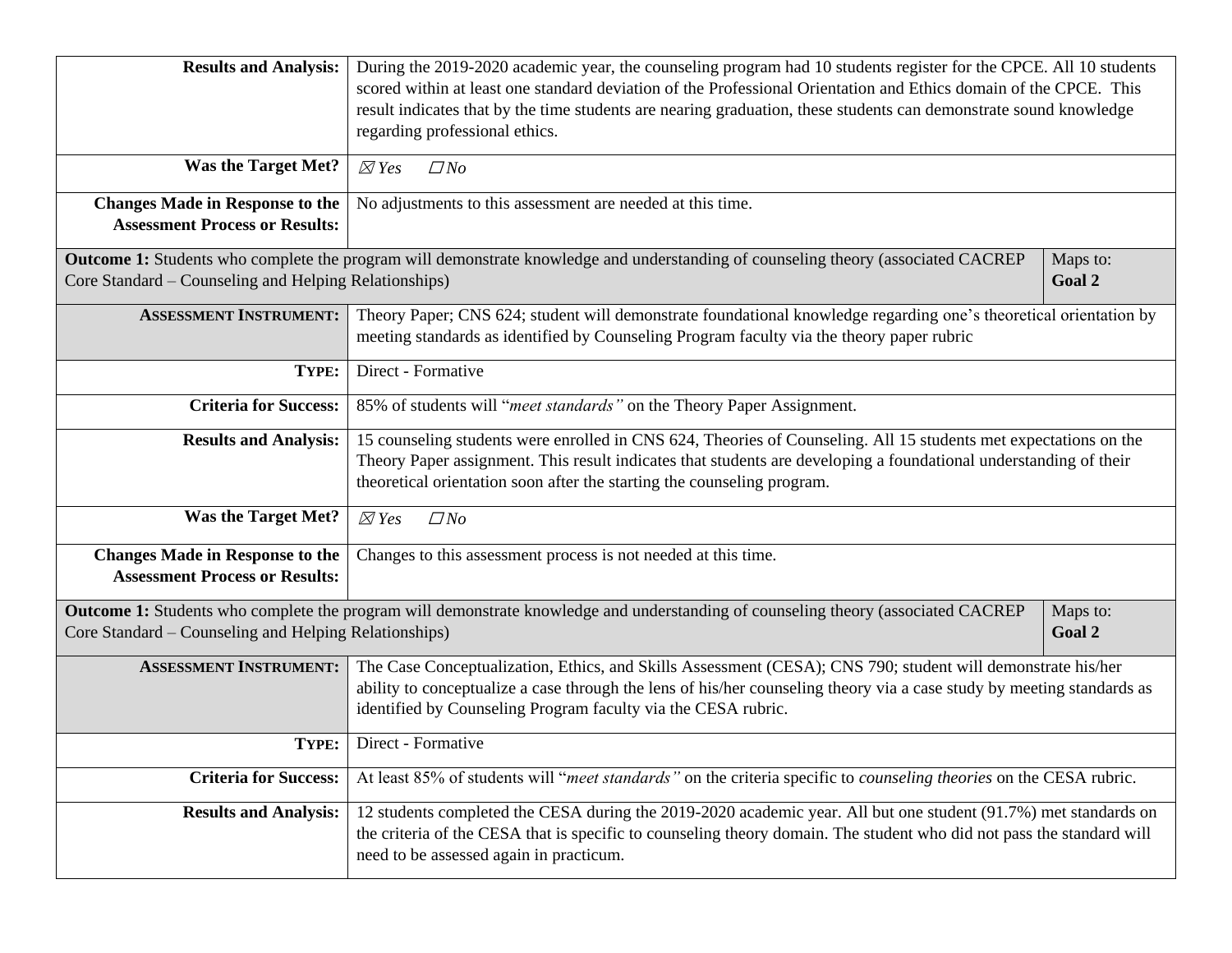| <b>Was the Target Met?</b>                                                      | $\boxtimes$ Yes<br>$\Box$ No                                                                                                                                                                                                                                                                                                                                                                                                         |                    |  |  |  |
|---------------------------------------------------------------------------------|--------------------------------------------------------------------------------------------------------------------------------------------------------------------------------------------------------------------------------------------------------------------------------------------------------------------------------------------------------------------------------------------------------------------------------------|--------------------|--|--|--|
| <b>Changes Made in Response to the</b><br><b>Assessment Process or Results:</b> | When assessing for proficiency for initial certification, the counseling program will require applicants to speak to how<br>they will apply their counseling theory as a Professional School Counselor.                                                                                                                                                                                                                              |                    |  |  |  |
| Core Standard – Counseling and Helping Relationships)                           | Outcome 1: Students who complete the program will demonstrate knowledge and understanding of counseling theory (associated CACREP                                                                                                                                                                                                                                                                                                    | Maps to:<br>Goal 2 |  |  |  |
| <b>ASSESSMENT INSTRUMENT:</b>                                                   | Oral Defense; CNS 794, CNS 795, or CNS 797; student will demonstrate, in an oral defense, one's ability to<br>articulate one's theoretical orientation by meeting standards as identified by Counseling Program faculty via the oral<br>defense rubric.                                                                                                                                                                              |                    |  |  |  |
| TYPE:                                                                           | Direct - Formative                                                                                                                                                                                                                                                                                                                                                                                                                   |                    |  |  |  |
| <b>Criteria for Success:</b>                                                    | At least 85% of students will "meet standards" on the criteria specific to the oral presentation of his/her counseling<br>theory for the Oral Defense presentation.                                                                                                                                                                                                                                                                  |                    |  |  |  |
| <b>Results and Analysis:</b>                                                    | During the 2019-2020 academic year, nine students were enrolled in a clinical experience where they were required to<br>take part in the Oral Defense. All nine students met expectations on the criteria related to counseling theory. This<br>result indicates that as these students approached graduation they had the ability to demonstrate and defend their<br>clinical work within the scope of their theoretical framework. |                    |  |  |  |
| <b>Was the Target Met?</b>                                                      | $\boxtimes$ Yes<br>$\Box$ No                                                                                                                                                                                                                                                                                                                                                                                                         |                    |  |  |  |
| <b>Changes Made in Response to the</b><br><b>Assessment Process or Results:</b> | Alterations to this assessment process is not warranted at this time.                                                                                                                                                                                                                                                                                                                                                                |                    |  |  |  |
| Standard – Counseling and Helping Relationships)                                | Outcome 2: Students who complete the program will demonstrate essential interviewing and counseling skills (associated CACREP Core                                                                                                                                                                                                                                                                                                   | Maps to:<br>Goal 2 |  |  |  |
| <b>ASSESSMENT INSTRUMENT:</b>                                                   | Foundational Working Stage Counseling Skills; CNS 619; student will demonstrate his/her ability to exhibit basic<br>listening skills by meeting standards as identified by Counseling Program faculty via the counseling skills rubric.                                                                                                                                                                                              |                    |  |  |  |
| TYPE:                                                                           | Direct - Formative                                                                                                                                                                                                                                                                                                                                                                                                                   |                    |  |  |  |
| <b>Criteria for Success:</b>                                                    | At least 85% of students will "meet standards" on the Foundational Working Stage Skills.                                                                                                                                                                                                                                                                                                                                             |                    |  |  |  |
| <b>Results and Analysis:</b>                                                    | 13 students were enrolled in CNS 619. All 13 met expectations for the Foundational Working Stage Skills. This result<br>suggests that students are learning to apply foundational counseling skills appropriately by the end of the semester.                                                                                                                                                                                        |                    |  |  |  |
| <b>Was the Target Met?</b>                                                      | $\boxtimes$ Yes<br>$\Box$ No                                                                                                                                                                                                                                                                                                                                                                                                         |                    |  |  |  |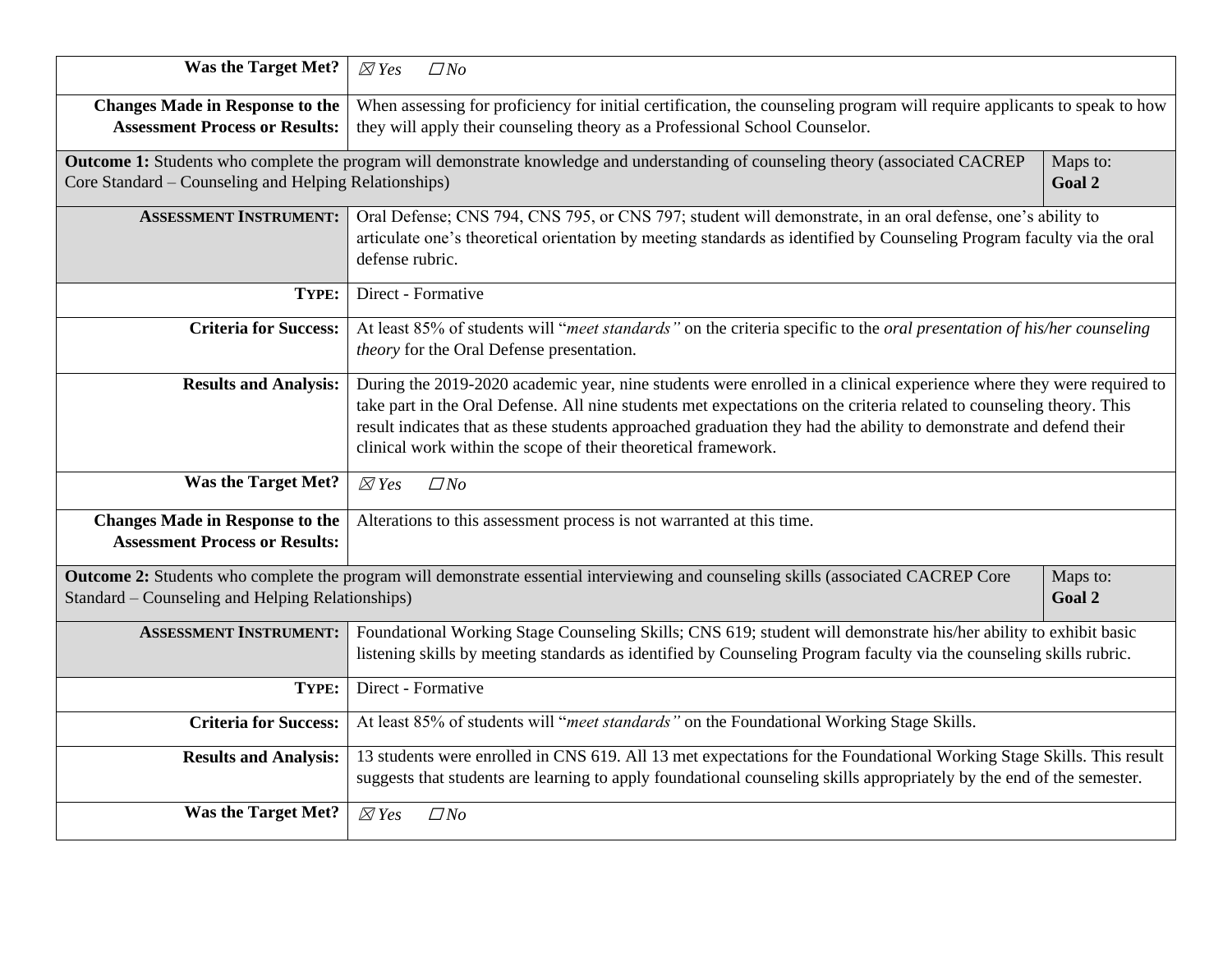| <b>Changes Made in Response to the</b><br><b>Assessment Process or Results:</b> | Due to COVID-19, CNS 619 will be taught via Zoom. However, the rubric will be maintained, as is.                                                                                                                                                                                                                                                                                                                 |                    |  |  |  |
|---------------------------------------------------------------------------------|------------------------------------------------------------------------------------------------------------------------------------------------------------------------------------------------------------------------------------------------------------------------------------------------------------------------------------------------------------------------------------------------------------------|--------------------|--|--|--|
|                                                                                 | Outcome 2: Students who complete the program will demonstrate essential interviewing and counseling skills (associated CACREP Core<br>Maps to:<br>Standard – Counseling and Helping Relationships)<br>Goal 2                                                                                                                                                                                                     |                    |  |  |  |
| <b>ASSESSMENT INSTRUMENT:</b>                                                   | Case Presentation; CNS 790; student will demonstrate his/her ability to exhibit foundational counseling skills via a<br>case presentation by meeting standards as identified by Counseling Program faculty via the case presentation rubric.                                                                                                                                                                     |                    |  |  |  |
| TYPE:                                                                           | Direct - Formative                                                                                                                                                                                                                                                                                                                                                                                               |                    |  |  |  |
| <b>Criteria for Success:</b>                                                    | At least 85% of students will "meet standards" on the criteria specific to <i>counseling skills</i> on the Case Presentation.                                                                                                                                                                                                                                                                                    |                    |  |  |  |
| <b>Results and Analysis:</b>                                                    | During the 2019-2020 academic year, 11 students were enrolled in the CNS 790, Practicum. All 11 students met<br>expectations on the criteria of the Case Presentation rubric that focused on counseling skills. This result indicates that<br>these students continued to develop and demonstrate sound foundational and working stage counseling skills.                                                        |                    |  |  |  |
| <b>Was the Target Met?</b>                                                      | $\boxtimes$ Yes<br>$\Box$ No                                                                                                                                                                                                                                                                                                                                                                                     |                    |  |  |  |
| <b>Changes Made in Response to the</b><br><b>Assessment Process or Results:</b> | Changes to the assessment process are not deemed necessary at this point.                                                                                                                                                                                                                                                                                                                                        |                    |  |  |  |
| Standard – Counseling and Helping Relationships)                                | Outcome 2: Students who complete the program will demonstrate essential interviewing and counseling skills (associated CACREP Core                                                                                                                                                                                                                                                                               | Maps to:<br>Goal 2 |  |  |  |
| <b>ASSESSMENT INSTRUMENT:</b>                                                   | Oral Defense; CNS 794, CNS 795, or CNS 797; student will demonstrate, in an oral defense, one's ability to exhibit<br>advanced counseling skills by meeting standards as identified by Counseling Program faculty via the oral defense<br>rubric.                                                                                                                                                                |                    |  |  |  |
| TYPE:                                                                           | Direct - Formative                                                                                                                                                                                                                                                                                                                                                                                               |                    |  |  |  |
| <b>Criteria for Success:</b>                                                    | At least 85% of students will "meet standards" on the criteria specific to the video demonstration that highlights<br>relationship building and working stage counseling skills for the Oral Defense presentation.                                                                                                                                                                                               |                    |  |  |  |
| <b>Results and Analysis:</b>                                                    | During the 2019-2020 academic year, nine students were enrolled in a clinical experience where they were required to<br>take part in the Oral Defense. All nine students met expectations on the criteria related to the counseling<br>demonstration. This result indicates that as these students approached graduation they continued to demonstrate both<br>foundational and working stage counseling skills. |                    |  |  |  |
| <b>Was the Target Met?</b>                                                      | $\Box$ No<br>$\boxtimes$ Yes                                                                                                                                                                                                                                                                                                                                                                                     |                    |  |  |  |
| <b>Changes Made in Response to the</b><br><b>Assessment Process or Results:</b> | Changes to this assessment process are deemed to be unnecessary at this time.                                                                                                                                                                                                                                                                                                                                    |                    |  |  |  |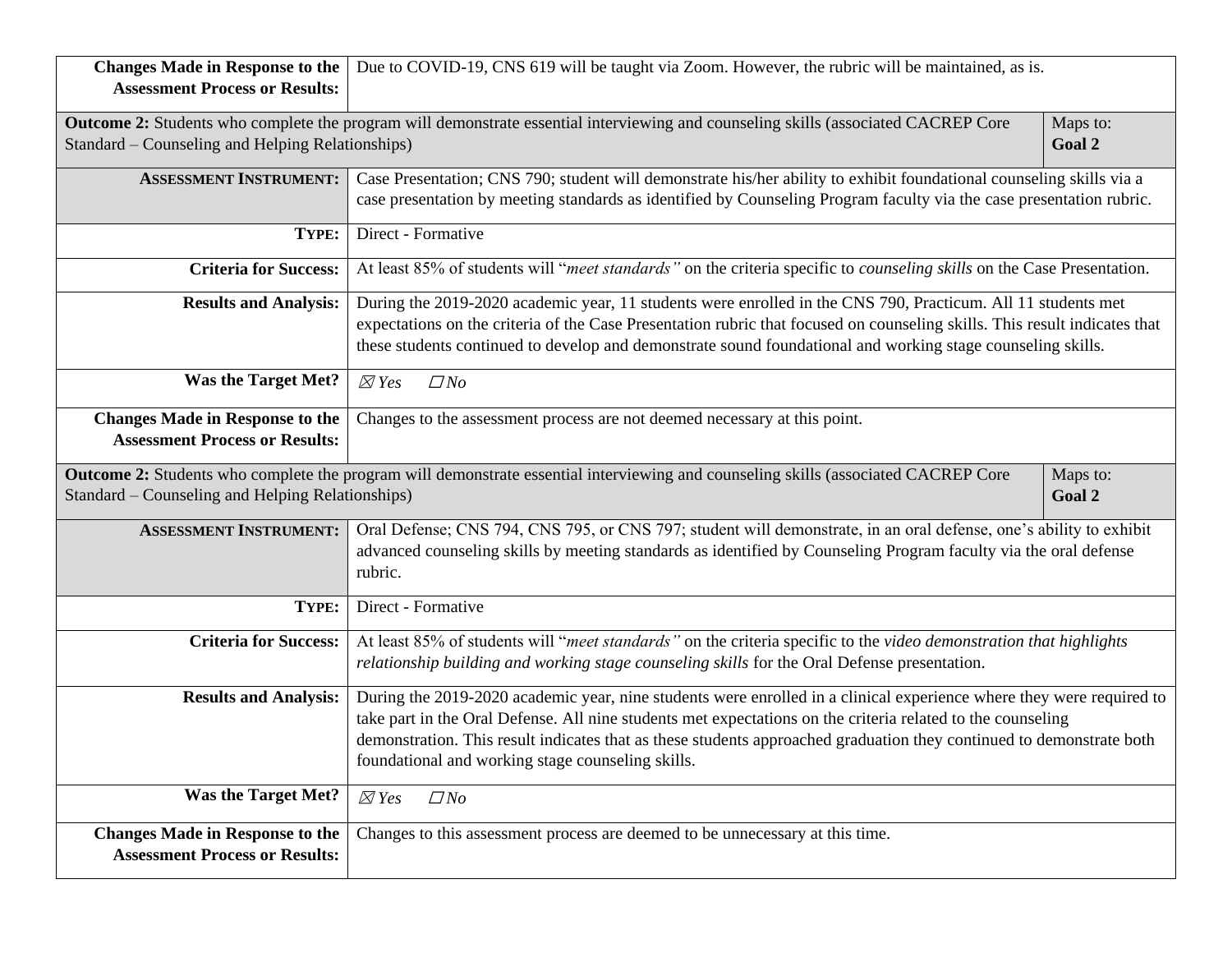| Outcome 3: Students who complete the program will design and facilitate group interventions (associated CACREP Core Standard – Group<br>Maps to:<br>Goal 2<br>Counseling and Group Work) |                                                                                                                                                                                                                                                                                                                                           |                    |  |
|------------------------------------------------------------------------------------------------------------------------------------------------------------------------------------------|-------------------------------------------------------------------------------------------------------------------------------------------------------------------------------------------------------------------------------------------------------------------------------------------------------------------------------------------|--------------------|--|
| <b>ASSESSMENT INSTRUMENT:</b>                                                                                                                                                            | Group Proposal; CNS 692; student will demonstrate foundational knowledge of group counseling by meeting<br>standards as identified by Counseling Program faculty via the group proposal rubric.                                                                                                                                           |                    |  |
| TYPE:                                                                                                                                                                                    | Direct - Formative                                                                                                                                                                                                                                                                                                                        |                    |  |
| <b>Criteria for Success:</b>                                                                                                                                                             | At least 85% of students will "meet standards" on the Group Proposal.                                                                                                                                                                                                                                                                     |                    |  |
| <b>Results and Analysis:</b>                                                                                                                                                             | 12 counseling students were enrolled in CNS 692, Group Counseling. All 12 students met expectations. This result<br>indicates that the students in this course understood the various components required to effectively develop, market,<br>and assess group work.                                                                       |                    |  |
| <b>Was the Target Met?</b>                                                                                                                                                               | $\boxtimes$ Yes<br>$\Box$ No                                                                                                                                                                                                                                                                                                              |                    |  |
| <b>Changes Made in Response to the</b><br><b>Assessment Process or Results:</b>                                                                                                          | Anticipated changes are a result of COVID-19. It is likely that the group counseling experience will be conducted via<br>Zoom, as opposed to in-person. However, course format will remain the same, as Zoom was already the delivery<br>format for the course. As such, no change will be made to this assessment, at this time.         |                    |  |
| Counseling and Group Work)                                                                                                                                                               | Outcome 3: Students who complete the program will design and facilitate group interventions (associated CACREP Core Standard – Group                                                                                                                                                                                                      | Maps to:<br>Goal 2 |  |
| <b>ASSESSMENT INSTRUMENT:</b>                                                                                                                                                            | Group Sessions; CNS 790, CNS 794, CNS 795, CNS 796 or CNS 797; student will successfully facilitate group<br>sessions by meeting standards as identified by Counseling Program faculty via the group verification form.                                                                                                                   |                    |  |
| TYPE:                                                                                                                                                                                    | Direct - Formative                                                                                                                                                                                                                                                                                                                        |                    |  |
| <b>Criteria for Success:</b>                                                                                                                                                             | At least 85% of students will "meet standards" on Group Sessions.                                                                                                                                                                                                                                                                         |                    |  |
| <b>Results and Analysis:</b>                                                                                                                                                             | During the 2019-2020, 11 students facilitated group work during their clinical experiences. These students were able<br>to demonstrate foundational group work skills.                                                                                                                                                                    |                    |  |
| <b>Was the Target Met?</b>                                                                                                                                                               | $\boxtimes$ Yes<br>$\Box$ No                                                                                                                                                                                                                                                                                                              |                    |  |
| <b>Changes Made in Response to the</b><br><b>Assessment Process or Results:</b>                                                                                                          | Changes to this assessment process are deemed to be unnecessary at this time.                                                                                                                                                                                                                                                             |                    |  |
| Counseling and Group Work)                                                                                                                                                               | Outcome 3: Students who complete the program will design and facilitate group interventions (associated CACREP Core Standard - Group                                                                                                                                                                                                      | Maps to:<br>Goal 2 |  |
| <b>ASSESSMENT INSTRUMENT:</b>                                                                                                                                                            | Counselor Preparation Comprehensive Exam (CPCE); graduating semester or semester prior to their graduating<br>semester; student will demonstrate his/her summative knowledge regarding group work via a nationally normed,<br>multiple choice exam that is designed to assess a counseling student's knowledge of counseling information. |                    |  |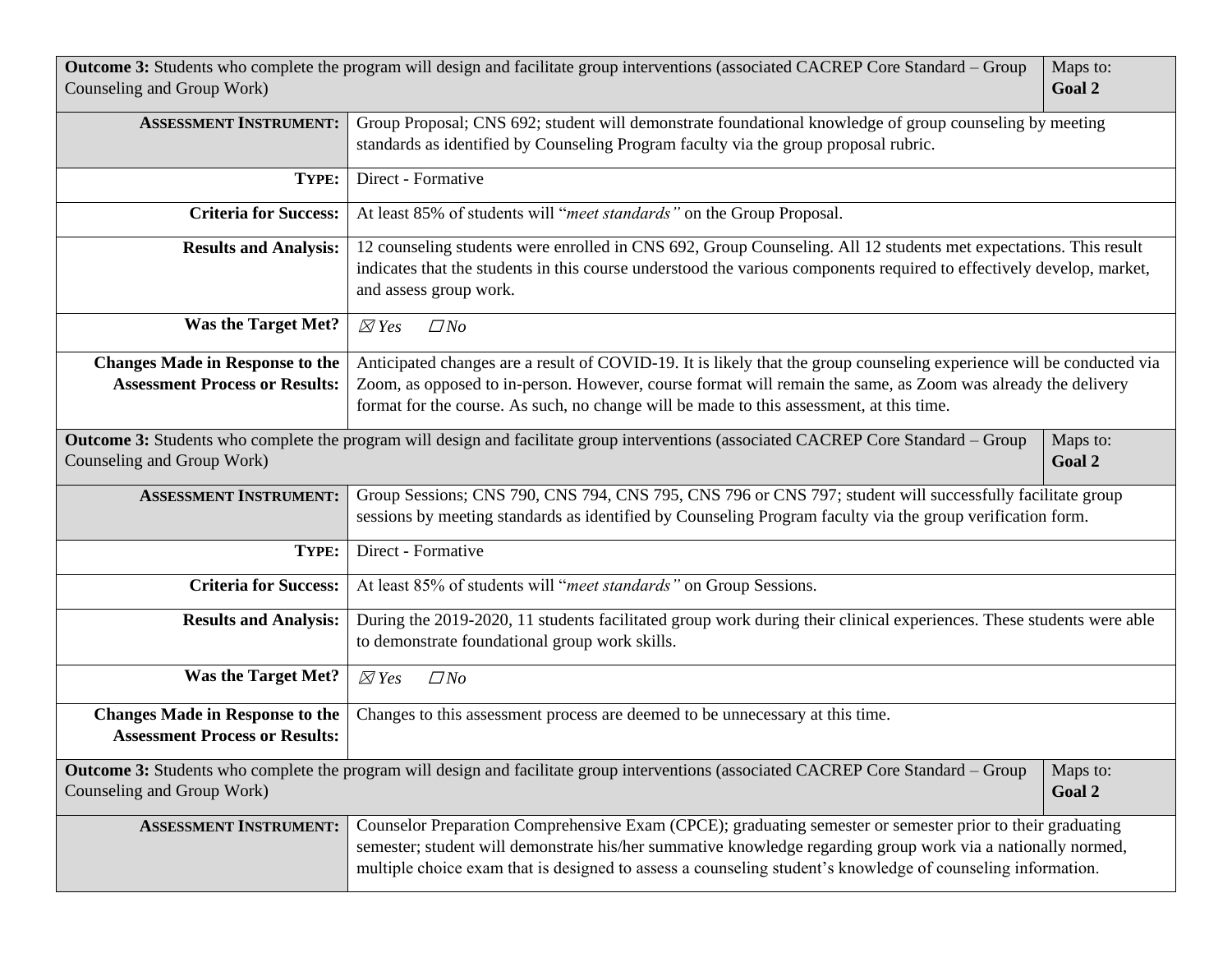| TYPE:                                                                                                                                                   | Direct - Summative                                                                                                                                                                  |                                                                   |                           |                   |                                                                                                                                                                                                                                                                                                                                                              |          |
|---------------------------------------------------------------------------------------------------------------------------------------------------------|-------------------------------------------------------------------------------------------------------------------------------------------------------------------------------------|-------------------------------------------------------------------|---------------------------|-------------------|--------------------------------------------------------------------------------------------------------------------------------------------------------------------------------------------------------------------------------------------------------------------------------------------------------------------------------------------------------------|----------|
| <b>Criteria for Success:</b>                                                                                                                            | At least 85% of students will demonstrate competence by scoring within one standard deviation of the national<br>average on the Group Counseling and Group Work domain of the CPCE. |                                                                   |                           |                   |                                                                                                                                                                                                                                                                                                                                                              |          |
| <b>Results and Analysis:</b>                                                                                                                            |                                                                                                                                                                                     | students have a solid understanding of group work knowledge.      |                           |                   | The Counseling Program had 10 students take the CPCE in during the 2019-2020 academic year. All 10 students<br>passed the Group Counseling and Group Work domain of the CPCE on their first attempt. This result suggests that                                                                                                                               |          |
| <b>Was the Target Met?</b>                                                                                                                              | $\boxtimes$ Yes<br>$\Box$ No                                                                                                                                                        |                                                                   |                           |                   |                                                                                                                                                                                                                                                                                                                                                              |          |
| <b>Changes Made in Response to the</b><br><b>Assessment Process or Results:</b>                                                                         |                                                                                                                                                                                     | No changes will be made to this assessment process, at this time. |                           |                   |                                                                                                                                                                                                                                                                                                                                                              |          |
|                                                                                                                                                         |                                                                                                                                                                                     |                                                                   |                           |                   | Outcome 1: Students who complete the program will demonstrate an ability to understand diverse cultural attitudes, beliefs, understandings,                                                                                                                                                                                                                  | Maps to: |
| and acculturative experiences, including specific experiential learning activities (associated CACREP Core Standard - Social and Cultural<br>Diversity) |                                                                                                                                                                                     |                                                                   |                           |                   |                                                                                                                                                                                                                                                                                                                                                              | Goal 3   |
| <b>ASSESSMENT INSTRUMENT:</b>                                                                                                                           |                                                                                                                                                                                     |                                                                   |                           |                   | Multicultural Awareness, Knowledge and Skills Survey; CNS 671; student will demonstrate measured development                                                                                                                                                                                                                                                 |          |
|                                                                                                                                                         |                                                                                                                                                                                     |                                                                   |                           |                   | of multicultural knowledge, awareness, and skills as evidenced by a pretest-posttest analysis.                                                                                                                                                                                                                                                               |          |
| TYPE:                                                                                                                                                   |                                                                                                                                                                                     | Direct - Summative                                                |                           |                   |                                                                                                                                                                                                                                                                                                                                                              |          |
| <b>Criteria for Success:</b>                                                                                                                            | At least 85% of students will demonstrate growth (improved post-test score) in the subtest areas of the MAKSS.                                                                      |                                                                   |                           |                   |                                                                                                                                                                                                                                                                                                                                                              |          |
| <b>Results and Analysis:</b>                                                                                                                            |                                                                                                                                                                                     | skills through the course of the semester.                        |                           |                   | 11 counseling students were enrolled in the CNS 671, Multicultural Counseling, during the spring 2020 semester. In<br>the table below, mean scores can be seen for each subscale of MAKSS and total score. The results indicate an<br>increase in scores in each area, indicating that students are increasing their multicultural knowledge, awareness, and |          |
|                                                                                                                                                         | Awareness<br>Pre/Post                                                                                                                                                               | Knowledge<br>Pre/Post                                             | <b>Skills</b><br>Pre/Post | Total<br>Pre/Post |                                                                                                                                                                                                                                                                                                                                                              |          |
|                                                                                                                                                         | 25.7/28.6                                                                                                                                                                           | 25/35.3                                                           | 21.3/32.7                 | 72/96.6           |                                                                                                                                                                                                                                                                                                                                                              |          |
|                                                                                                                                                         |                                                                                                                                                                                     |                                                                   |                           |                   |                                                                                                                                                                                                                                                                                                                                                              |          |
| <b>Was the Target Met?</b>                                                                                                                              | $\boxtimes$ Yes<br>$\Box$ No                                                                                                                                                        |                                                                   |                           |                   |                                                                                                                                                                                                                                                                                                                                                              |          |
| <b>Changes Made in Response to the</b><br><b>Assessment Process or Results:</b>                                                                         |                                                                                                                                                                                     | No changes to this assessment process are required at this time.  |                           |                   |                                                                                                                                                                                                                                                                                                                                                              |          |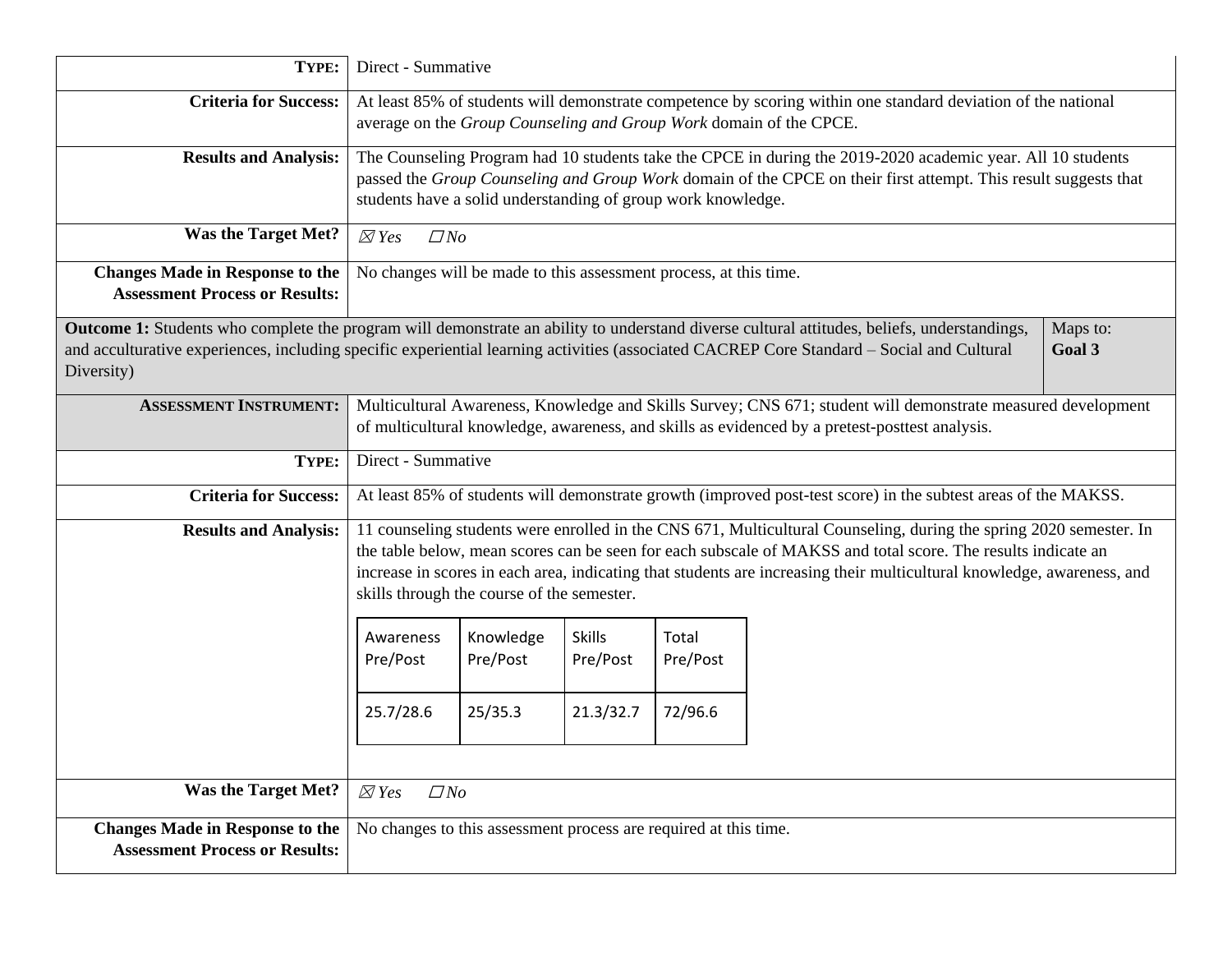| Diversity)                             | Outcome 1: Students who complete the program will demonstrate an ability to understand diverse cultural attitudes, beliefs, understandings,<br>and acculturative experiences, including specific experiential learning activities (associated CACREP Core Standard - Social and Cultural | Maps to:<br>Goal 3 |  |  |
|----------------------------------------|------------------------------------------------------------------------------------------------------------------------------------------------------------------------------------------------------------------------------------------------------------------------------------------|--------------------|--|--|
| <b>ASSESSMENT INSTRUMENT:</b>          | Cultural Exposure; CNS 671; student will demonstrate self-awareness, and understanding of diversity, and                                                                                                                                                                                 |                    |  |  |
|                                        | comprehension of systemic maintenance of oppression by meeting standards as identified by Counseling Program                                                                                                                                                                             |                    |  |  |
|                                        | faculty via the cultural exposure rubric.                                                                                                                                                                                                                                                |                    |  |  |
| TYPE:                                  | Direct - Formative                                                                                                                                                                                                                                                                       |                    |  |  |
| <b>Criteria for Success:</b>           | At least 85% of students will "meet standards" on Cultural Exposure assignment.                                                                                                                                                                                                          |                    |  |  |
| <b>Results and Analysis:</b>           | 11 counseling students were enrolled in the CNS 671, Multicultural Counseling, during the spring 2020 semester. All                                                                                                                                                                      |                    |  |  |
|                                        | 11 students met expectations on the Cultural Exposure assignment, indicating that students were able to the reflect on                                                                                                                                                                   |                    |  |  |
|                                        | and articulate self-awareness within the scope of diversity and systemic oppression.                                                                                                                                                                                                     |                    |  |  |
| <b>Was the Target Met?</b>             | $\boxtimes$ Yes<br>$\Box$ No                                                                                                                                                                                                                                                             |                    |  |  |
| <b>Changes Made in Response to the</b> | No changes to this assessment process are required at this time.                                                                                                                                                                                                                         |                    |  |  |
| <b>Assessment Process or Results:</b>  |                                                                                                                                                                                                                                                                                          |                    |  |  |
|                                        | Outcome 1: Students who complete the program will demonstrate an ability to understand diverse cultural attitudes, beliefs, understandings,                                                                                                                                              | Maps to:           |  |  |
| Diversity)                             | and acculturative experiences, including specific experiential learning activities (associated CACREP Core Standard - Social and Cultural                                                                                                                                                | Goal 3             |  |  |
| <b>ASSESSMENT INSTRUMENT:</b>          | Counselor Preparation Comprehensive Exam (CPCE); graduating semester or semester prior to their graduating                                                                                                                                                                               |                    |  |  |
|                                        | semester; student will demonstrate his/her summative knowledge regarding social and cultural diversity via a                                                                                                                                                                             |                    |  |  |
|                                        | nationally normed, multiple choice exam that is designed to assess a counseling student's knowledge of counseling                                                                                                                                                                        |                    |  |  |
|                                        | information.                                                                                                                                                                                                                                                                             |                    |  |  |
| TYPE:                                  | Direct - Summative                                                                                                                                                                                                                                                                       |                    |  |  |
| <b>Criteria for Success:</b>           | At least 85% of students will demonstrate competence by scoring within one standard deviation of the national                                                                                                                                                                            |                    |  |  |
|                                        | average on the Social and Cultural Diversity domain of the CPCE.                                                                                                                                                                                                                         |                    |  |  |
| <b>Results and Analysis:</b>           | The Counseling Program had 10 students take the CPCE during the 2019-2020 academic year. All 10 students passed                                                                                                                                                                          |                    |  |  |
|                                        | the Social and Cultural Diversity domain of the CPCE on their first attempt. This result suggests that students have a                                                                                                                                                                   |                    |  |  |
|                                        | comprehensive understanding of multicultural counseling.                                                                                                                                                                                                                                 |                    |  |  |
| <b>Was the Target Met?</b>             | $\boxtimes$ Yes<br>$\Box$ No                                                                                                                                                                                                                                                             |                    |  |  |
| <b>Changes Made in Response to the</b> | Changes to this assessment process are deemed unnecessary at this point.                                                                                                                                                                                                                 |                    |  |  |
| <b>Assessment Process or Results:</b>  |                                                                                                                                                                                                                                                                                          |                    |  |  |
|                                        |                                                                                                                                                                                                                                                                                          |                    |  |  |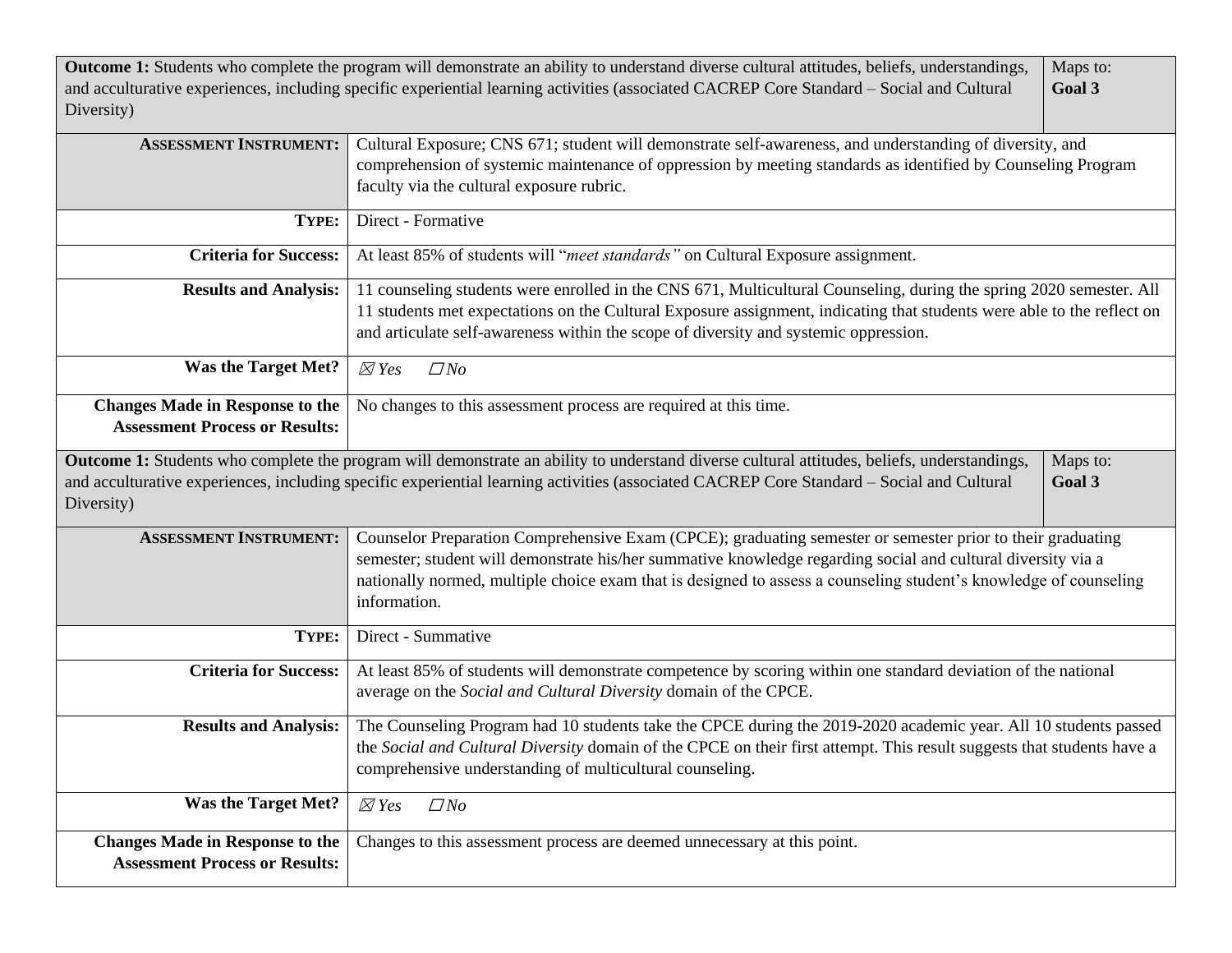| (associated CACREP Core Standard - Human Growth and Development)                | Outcome 2: Students who complete the program will demonstrate an understanding of behaviors and issues across the lifespan                                                                                                                                                                                                                                                                                                                           | Maps to:<br>Goal 3 |  |
|---------------------------------------------------------------------------------|------------------------------------------------------------------------------------------------------------------------------------------------------------------------------------------------------------------------------------------------------------------------------------------------------------------------------------------------------------------------------------------------------------------------------------------------------|--------------------|--|
| <b>ASSESSMENT INSTRUMENT:</b>                                                   | Case Study Project; CNS 635; student will demonstrate his/her foundational knowledge regarding biopsychosocial<br>issues across the lifespan by meeting standards as identified by Counseling Program faculty via the case study project<br>rubric.                                                                                                                                                                                                  |                    |  |
| TYPE:                                                                           | Direct - Formative                                                                                                                                                                                                                                                                                                                                                                                                                                   |                    |  |
| <b>Criteria for Success:</b>                                                    | At least 85% of students will "meet standards" on the CNS 635 Case Study Project.                                                                                                                                                                                                                                                                                                                                                                    |                    |  |
| <b>Results and Analysis:</b>                                                    | During the 2019-2020 academic year, 9 students were enrolled in CNS 635, Human Development. All 9 student met<br>expectations on the Case Study Project, indicating that these students could theorize the potential effects of<br>biopsychosocial issues on the developmental of a human across the lifespan.                                                                                                                                       |                    |  |
| <b>Was the Target Met?</b>                                                      | $\boxtimes$ Yes<br>$\Box$ No                                                                                                                                                                                                                                                                                                                                                                                                                         |                    |  |
| <b>Changes Made in Response to the</b><br><b>Assessment Process or Results:</b> | No changes are necessitated on this assessment process at this time.                                                                                                                                                                                                                                                                                                                                                                                 |                    |  |
|                                                                                 | Outcome 2: Students who complete the program will demonstrate an understanding of behaviors and issues across the lifespan                                                                                                                                                                                                                                                                                                                           | Maps to:           |  |
| (associated CACREP Core Standard - Human Growth and Development)                |                                                                                                                                                                                                                                                                                                                                                                                                                                                      | Goal 3             |  |
| <b>ASSESSMENT INSTRUMENT:</b>                                                   | Counselor Preparation Comprehensive Exam (CPCE); graduating semester or semester prior to their graduating<br>semester; student will demonstrate his/her summative knowledge regarding biopsychosocial issues across the lifespan<br>via a nationally normed, multiple choice exam that is designed to assess a counseling student's knowledge of<br>counseling information.                                                                         |                    |  |
| TYPE:                                                                           | Direct - Summative                                                                                                                                                                                                                                                                                                                                                                                                                                   |                    |  |
| <b>Criteria for Success:</b>                                                    | At least 85% of students will demonstrate competence by scoring within one standard deviation of the national<br>average on the Human Growth and Development domain of the CPCE.                                                                                                                                                                                                                                                                     |                    |  |
| <b>Results and Analysis:</b>                                                    | The Counseling Program had 10 students take the CPCE in during the 2019-2020 academic year. All but one student<br>passed the Human Growth and Development domain of the CPCE on their first attempt (the one student who did not<br>pass retook the exam twice and passed on the third attempt). This result suggests that the majority of this sample<br>possessed a comprehensive knowledge regarding biopsychosocial issues across the lifespan. |                    |  |
| <b>Was the Target Met?</b>                                                      | $\boxtimes$ Yes<br>$\Box$ No                                                                                                                                                                                                                                                                                                                                                                                                                         |                    |  |
| <b>Changes Made in Response to the</b><br><b>Assessment Process or Results:</b> | Adding a third assessment to Outcome 2 of Goal 3 is being discussed by the counseling faculty. The program has<br>made plans to pilot a human development question to the CESA to assess knowledge within this domain at or about<br>the halfway point of students' progression in the program.                                                                                                                                                      |                    |  |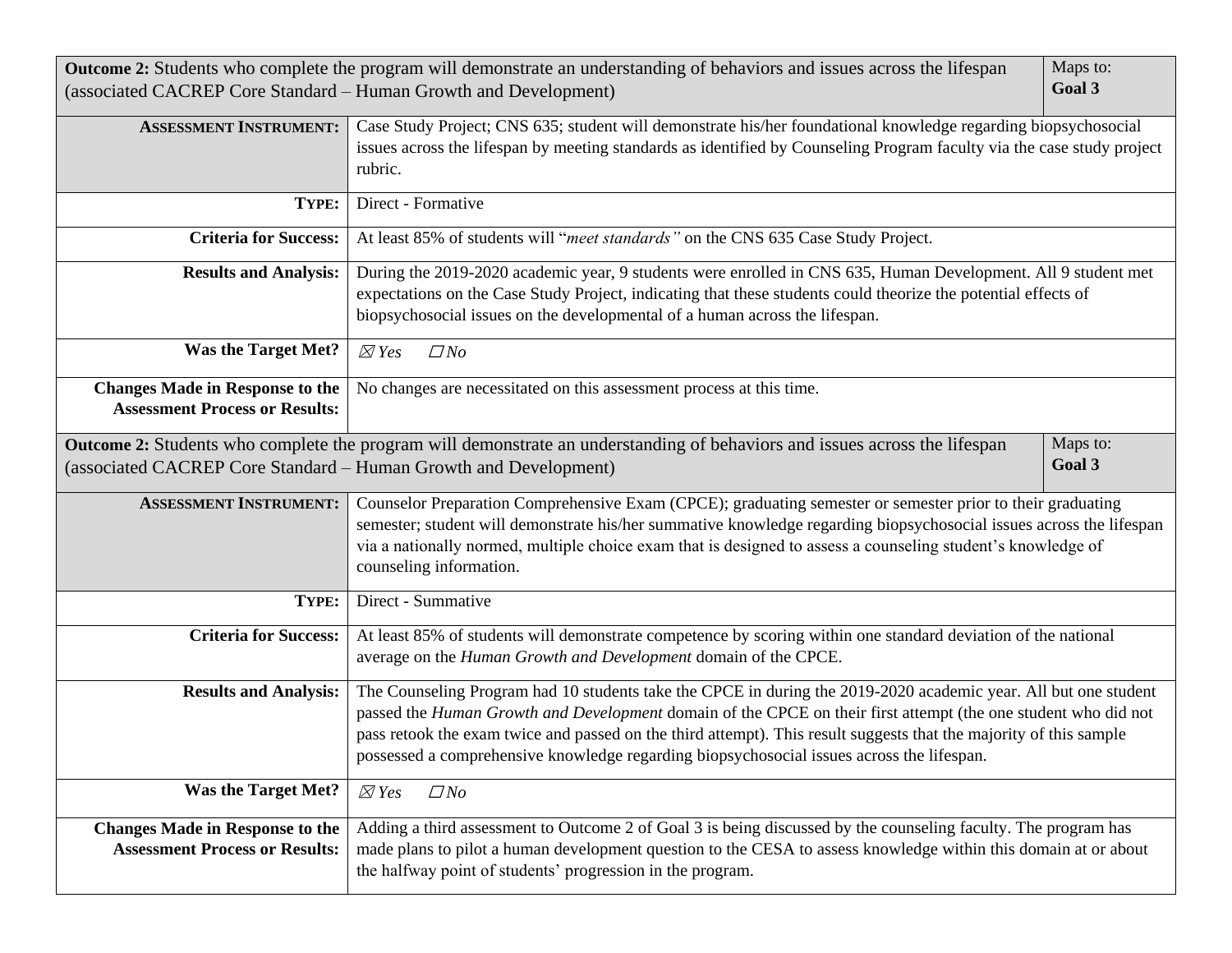| Outcome 1: Students who complete the program will demonstrates knowledge of the helping process, inclusive of assessment tools,<br>Maps to:<br>psychometric constructs, and diagnosing and treatment planning (associated CACREP Core Standard - Assessment and Testing)<br>Goal 4 |                                                                                                                                                                                                                                                                                                                 |          |  |  |  |
|------------------------------------------------------------------------------------------------------------------------------------------------------------------------------------------------------------------------------------------------------------------------------------|-----------------------------------------------------------------------------------------------------------------------------------------------------------------------------------------------------------------------------------------------------------------------------------------------------------------|----------|--|--|--|
| <b>ASSESSMENT INSTRUMENT:</b>                                                                                                                                                                                                                                                      | Case Study Project; CNS 676; student will demonstrate his/her knowledge regarding diagnosing and treatment<br>planning by meeting standards as identified by Counseling Program faculty via the case study project rubric.                                                                                      |          |  |  |  |
| TYPE:                                                                                                                                                                                                                                                                              | Direct - Formative                                                                                                                                                                                                                                                                                              |          |  |  |  |
| <b>Criteria for Success:</b>                                                                                                                                                                                                                                                       | At least 85% of students will "meet standards" on the CNS 676 Case Study Project.                                                                                                                                                                                                                               |          |  |  |  |
| <b>Results and Analysis:</b>                                                                                                                                                                                                                                                       | Nine counseling students were enrolled in CNS 676, Diagnosis and Treatment Planning. All students met<br>expectations on the Case Study Project. These results indicate that at the conclusion of this course, these students<br>were able to demonstrate appropriate diagnoses based on the DSM 5.             |          |  |  |  |
| <b>Was the Target Met?</b>                                                                                                                                                                                                                                                         | $\boxtimes$ Yes<br>$\Box$ No                                                                                                                                                                                                                                                                                    |          |  |  |  |
| <b>Changes Made in Response to the</b><br><b>Assessment Process or Results:</b>                                                                                                                                                                                                    | Changes to this assessment process are not needed at this time.                                                                                                                                                                                                                                                 |          |  |  |  |
| Outcome 1: Students who complete the program will demonstrates knowledge of the helping process, inclusive of assessment tools,<br>Maps to:                                                                                                                                        |                                                                                                                                                                                                                                                                                                                 |          |  |  |  |
|                                                                                                                                                                                                                                                                                    | psychometric constructs, and diagnosing and treatment planning (associated CACREP Core Standard - Assessment and Testing)                                                                                                                                                                                       | Goal 4   |  |  |  |
| <b>ASSESSMENT INSTRUMENT:</b>                                                                                                                                                                                                                                                      | Final Exam; CNS 683; student will demonstrate foundational knowledge regarding psychometric constructs on the<br>midterm exam                                                                                                                                                                                   |          |  |  |  |
| TYPE:                                                                                                                                                                                                                                                                              | Direct - Formative                                                                                                                                                                                                                                                                                              |          |  |  |  |
| <b>Criteria for Success:</b>                                                                                                                                                                                                                                                       | At least 85% of students will earn a grade of C or better on the midterm exam.                                                                                                                                                                                                                                  |          |  |  |  |
| <b>Results and Analysis:</b>                                                                                                                                                                                                                                                       | During the 2019-2020 academic year, nine counseling students were enrolled in CNS 683, Test and Measurements.<br>All nine students passed the midterm exam with a grade of C or better. These results indicated that these students<br>were able to demonstrate foundational knowledge regarding psychometrics. |          |  |  |  |
| <b>Was the Target Met?</b>                                                                                                                                                                                                                                                         | $\boxtimes$ Yes<br>$\Box$ No                                                                                                                                                                                                                                                                                    |          |  |  |  |
| <b>Changes Made in Response to the</b><br><b>Assessment Process or Results:</b>                                                                                                                                                                                                    | Adjustments to this assessment process are not needed at this time.                                                                                                                                                                                                                                             |          |  |  |  |
|                                                                                                                                                                                                                                                                                    | Outcome 1: Students who complete the program will demonstrates knowledge of the helping process, inclusive of assessment tools,                                                                                                                                                                                 | Maps to: |  |  |  |
|                                                                                                                                                                                                                                                                                    | psychometric constructs, and diagnosing and treatment planning (associated CACREP Core Standard - Assessment and Testing)                                                                                                                                                                                       | Goal 4   |  |  |  |
| <b>ASSESSMENT INSTRUMENT:</b>                                                                                                                                                                                                                                                      | Movie Paper; CNS 722; student will identify appropriate addictions assessments for a fictional case study by meeting<br>standards as identified by Counseling Program faculty via the movie paper rubric.                                                                                                       |          |  |  |  |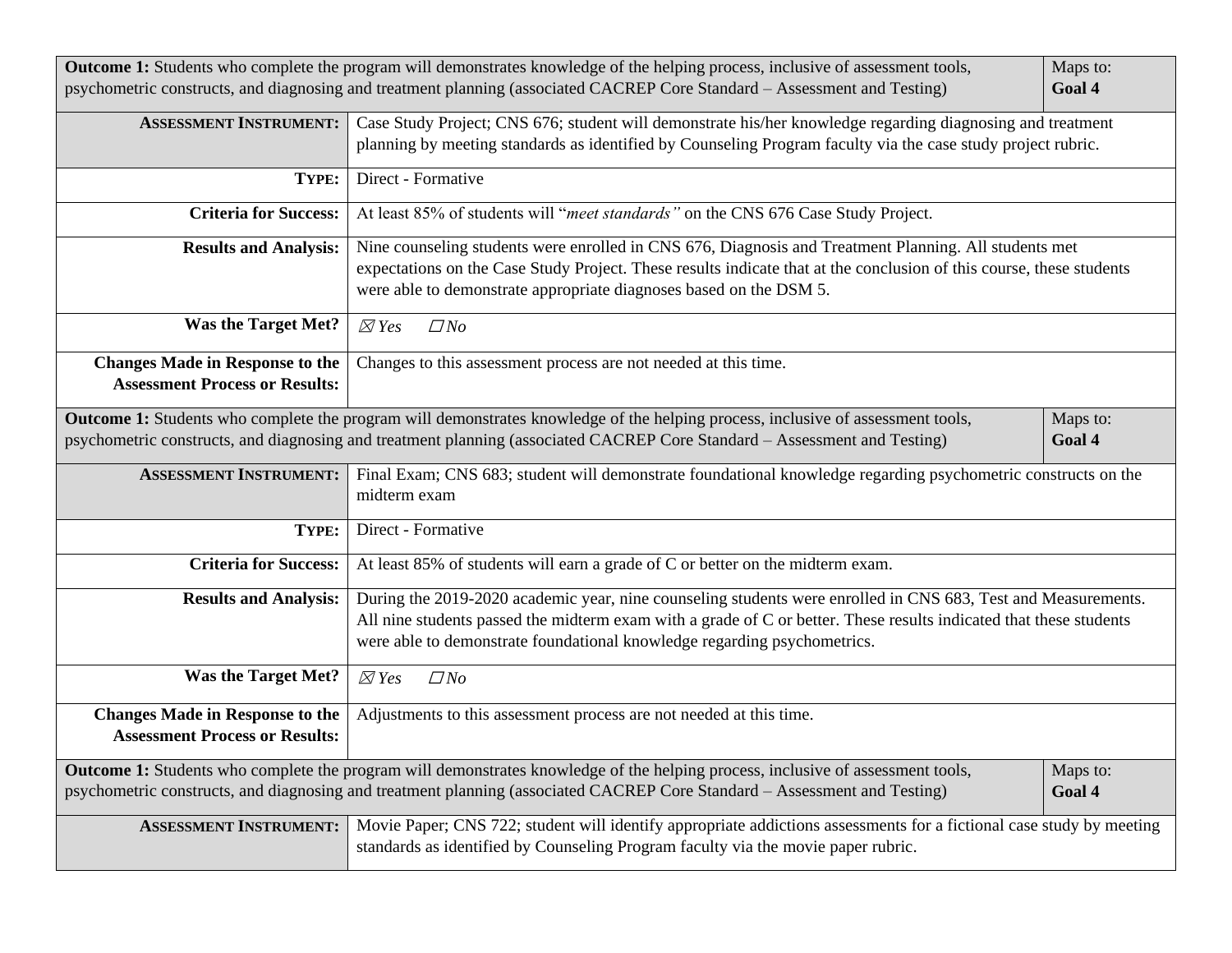| TYPE:                                                                           | Direct - Formative                                                                                                                                                                                                                                                                                                                                    |                    |  |  |
|---------------------------------------------------------------------------------|-------------------------------------------------------------------------------------------------------------------------------------------------------------------------------------------------------------------------------------------------------------------------------------------------------------------------------------------------------|--------------------|--|--|
| <b>Criteria for Success:</b>                                                    | At least 85% of students will "meet standards" on the Movie Paper.                                                                                                                                                                                                                                                                                    |                    |  |  |
| <b>Results and Analysis:</b>                                                    | 13 counseling students were enrolled in CNS 722, Substance Use and Addictions Counseling. All 13 students met<br>expectations on the Movie Paper, indicating that these students were able to demonstrate knowledge regarding<br>appropriate addictions assessments for these characters.                                                             |                    |  |  |
| <b>Was the Target Met?</b>                                                      | $\boxtimes$ Yes<br>$\Box$ No                                                                                                                                                                                                                                                                                                                          |                    |  |  |
| <b>Changes Made in Response to the</b><br><b>Assessment Process or Results:</b> | Changes are not deemed to be necessary at this time.                                                                                                                                                                                                                                                                                                  |                    |  |  |
|                                                                                 | Outcome 1: Students who complete the program will demonstrates knowledge of the helping process, inclusive of assessment tools,<br>psychometric constructs, and diagnosing and treatment planning (associated CACREP Core Standard - Assessment and Testing)                                                                                          | Maps to:<br>Goal 4 |  |  |
| <b>ASSESSMENT INSTRUMENT:</b>                                                   | Counselor Preparation Comprehensive Exam (CPCE); graduating semester or semester prior to their graduating<br>semester; student will demonstrate his/her summative knowledge regarding assessment and testing via a nationally<br>normed, multiple choice exam that is designed to assess a counseling student's knowledge of counseling information. |                    |  |  |
| TYPE:                                                                           | Direct - Summative                                                                                                                                                                                                                                                                                                                                    |                    |  |  |
| <b>Criteria for Success:</b>                                                    | At least 85% of students will demonstrate competence by scoring within one standard deviation of the national<br>average on the Assessment and Testing domain of the CPCE.                                                                                                                                                                            |                    |  |  |
| <b>Results and Analysis:</b>                                                    | The Counseling Program had 10 students take the CPCE in during the 2019-2020 academic year. All students passed<br>the Assessment and Testing domain of the CPCE on their first attempt. This result suggests that these students<br>possessed a comprehensive knowledge regarding assessment and testing as they relate to the helping process.      |                    |  |  |
| <b>Was the Target Met?</b>                                                      | $\boxtimes$ Yes<br>$\Box$ No                                                                                                                                                                                                                                                                                                                          |                    |  |  |
| <b>Changes Made in Response to the</b><br><b>Assessment Process or Results:</b> | Changes to this assessment process are not deemed necessary at this point.                                                                                                                                                                                                                                                                            |                    |  |  |
| <b>CACREP Core Standard - Career Development)</b>                               | Outcome 2: Students who complete the program will demonstrate knowledge in career and vocational development of clients (associated                                                                                                                                                                                                                   | Maps to:<br>Goal 4 |  |  |
| <b>ASSESSMENT INSTRUMENT:</b>                                                   | Savickas Interview; CNS 686; student will demonstrate formative knowledge of career counseling by meeting<br>standards as identified by Counseling Program faculty via the Savickas interview rubric.                                                                                                                                                 |                    |  |  |
| TYPE:                                                                           | Direct - Formative                                                                                                                                                                                                                                                                                                                                    |                    |  |  |
| <b>Criteria for Success:</b>                                                    | At least 85% of students will "meet standards" on the Savickas Interview Project.                                                                                                                                                                                                                                                                     |                    |  |  |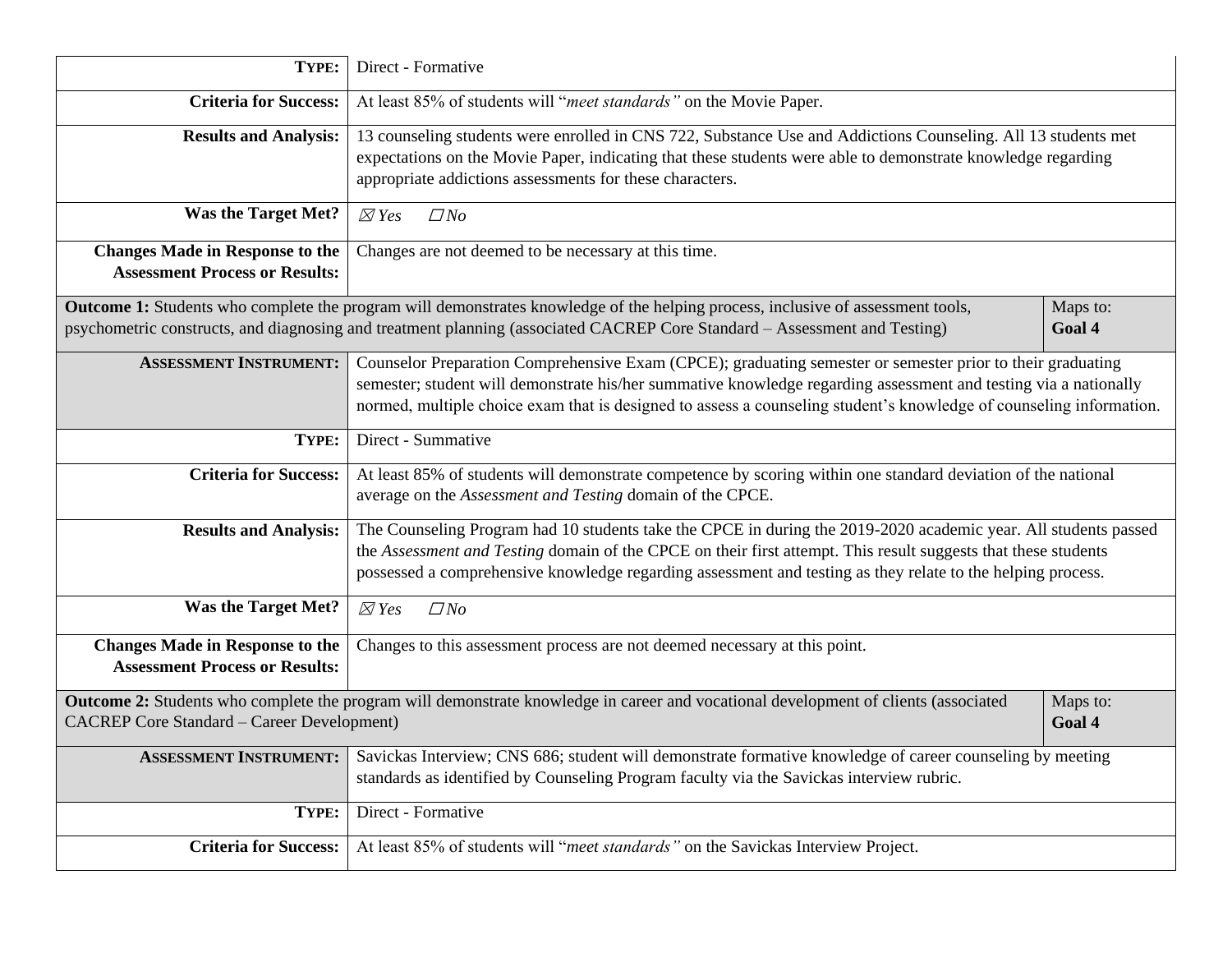| <b>Results and Analysis:</b>                      | Nine students were enrolled in CNS 686, Career Counseling, during the 2019-2020 academic year. All nine students                         |          |  |  |
|---------------------------------------------------|------------------------------------------------------------------------------------------------------------------------------------------|----------|--|--|
|                                                   | met expectations on the Savickas Interview Project, indicating that these students possessed sound career counseling                     |          |  |  |
|                                                   | knowledge.                                                                                                                               |          |  |  |
|                                                   |                                                                                                                                          |          |  |  |
| <b>Was the Target Met?</b>                        | $\Box$ No<br>$\boxtimes$ Yes                                                                                                             |          |  |  |
| <b>Changes Made in Response to the</b>            |                                                                                                                                          |          |  |  |
| <b>Assessment Process or Results:</b>             | Adjustments to this assessment process are not needed at this time.                                                                      |          |  |  |
|                                                   |                                                                                                                                          |          |  |  |
|                                                   | Outcome 2: Students who complete the program will demonstrate knowledge in career and vocational development of clients (associated      | Maps to: |  |  |
| <b>CACREP</b> Core Standard - Career Development) |                                                                                                                                          | Goal 4   |  |  |
| <b>ASSESSMENT INSTRUMENT:</b>                     | Counselor Preparation Comprehensive Exam (CPCE); graduating semester or semester prior to their graduating                               |          |  |  |
|                                                   | semester; student will demonstrate his/her summative knowledge regarding career counseling via a nationally                              |          |  |  |
|                                                   | normed, multiple choice exam that is designed to assess a counseling student's knowledge of counseling information.                      |          |  |  |
|                                                   |                                                                                                                                          |          |  |  |
| TYPE:                                             | Direct - Summative                                                                                                                       |          |  |  |
| <b>Criteria for Success:</b>                      | At least 85% of students will demonstrate competence by scoring within one standard deviation of the national                            |          |  |  |
|                                                   | average on the Career Development domain of the CPCE.                                                                                    |          |  |  |
|                                                   |                                                                                                                                          |          |  |  |
| <b>Results and Analysis:</b>                      | The Counseling Program had 10 students take the CPCE in during the 2019-2020 academic year. All 10 passed the                            |          |  |  |
|                                                   | Career Development domain of the CPCE on their first attempt. This result suggests that the majority of this sample                      |          |  |  |
|                                                   | possessed a comprehensive knowledge regarding career counseling.                                                                         |          |  |  |
| <b>Was the Target Met?</b>                        | $\Box$ No<br>$\boxtimes$ Yes                                                                                                             |          |  |  |
|                                                   |                                                                                                                                          |          |  |  |
| <b>Changes Made in Response to the</b>            | Changes to this assessment process are not needed at this time.                                                                          |          |  |  |
| <b>Assessment Process or Results:</b>             |                                                                                                                                          |          |  |  |
|                                                   | Outcome 3: Students who complete the program will demonstrate the ability to comprehend professional research and literature, especially | Maps to: |  |  |
|                                                   | as it relates to program evaluation and evidence-based practices (associated CACREP Core Standard - Research and Program Evaluation)     | Goal 4   |  |  |
|                                                   |                                                                                                                                          |          |  |  |
| <b>ASSESSMENT INSTRUMENT:</b>                     | Literature Review; ADM 630; student will demonstrate ability to analyze information found in educational journal                         |          |  |  |
|                                                   | articles, and synthesize new knowledge into a written literature review by meeting standards as identified by                            |          |  |  |
|                                                   | Counseling Program faculty via the Savickas interview rubric.                                                                            |          |  |  |
| TYPE:                                             | Direct - Formative                                                                                                                       |          |  |  |
|                                                   |                                                                                                                                          |          |  |  |
| <b>Criteria for Success:</b>                      | At least 85% of students will "meet standards" on the Literature Review Project.                                                         |          |  |  |
|                                                   |                                                                                                                                          |          |  |  |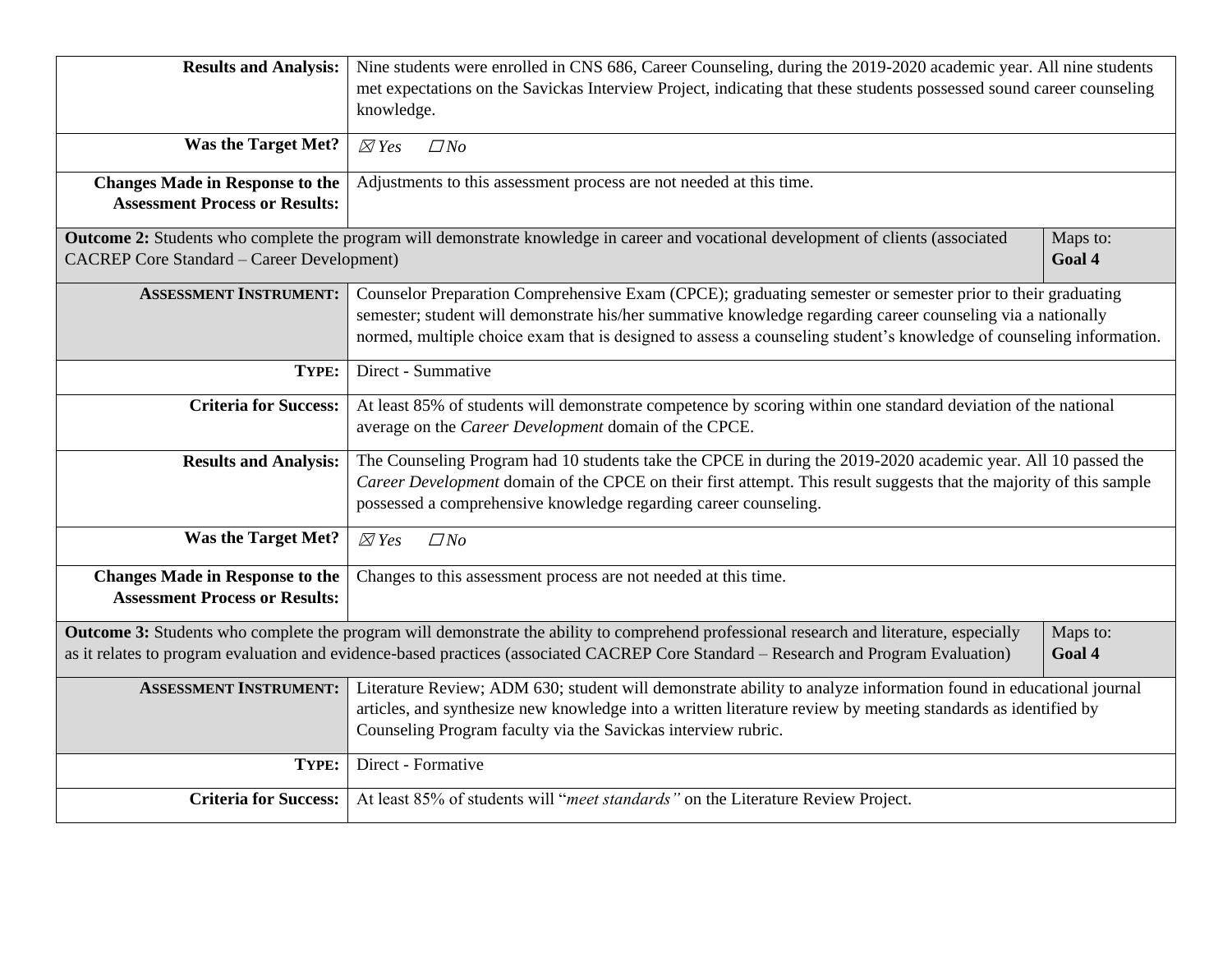| <b>Results and Analysis:</b>           | Eight counseling students were enrolled in ADM 630, Research Methods, during the 2019-2020 academic year. All                            |          |  |  |
|----------------------------------------|------------------------------------------------------------------------------------------------------------------------------------------|----------|--|--|
|                                        | eight met expectations on the Literature Review Project, indicating that these students could critically assess scholarly                |          |  |  |
|                                        | writings.                                                                                                                                |          |  |  |
| <b>Was the Target Met?</b>             | $\boxtimes$ Yes<br>$\Box$ No                                                                                                             |          |  |  |
|                                        |                                                                                                                                          |          |  |  |
| <b>Changes Made in Response to the</b> | Adjustments to this assessment process are not needed at this time.                                                                      |          |  |  |
| <b>Assessment Process or Results:</b>  |                                                                                                                                          |          |  |  |
|                                        | Outcome 3: Students who complete the program will demonstrate the ability to comprehend professional research and literature, especially | Maps to: |  |  |
|                                        | as it relates to program evaluation and evidence-based practices (associated CACREP Core Standard - Research and Program Evaluation      | Goal 4   |  |  |
| <b>ASSESSMENT INSTRUMENT:</b>          | Counselor Preparation Comprehensive Exam (CPCE); graduating semester or semester prior to their graduating                               |          |  |  |
|                                        | semester; student will demonstrate his/her summative knowledge regarding research and program evaluation via a                           |          |  |  |
|                                        | nationally normed, multiple choice exam that is designed to assess a counseling student's knowledge of counseling<br>information.        |          |  |  |
|                                        |                                                                                                                                          |          |  |  |
| TYPE:                                  | Direct - Summative                                                                                                                       |          |  |  |
| <b>Criteria for Success:</b>           | At least 85% of students will demonstrate competence by scoring within one standard deviation of the national                            |          |  |  |
|                                        | average on the Research and Program Evaluation domain of the CPCE.                                                                       |          |  |  |
| <b>Results and Analysis:</b>           | The Counseling Program had 10 students take the CPCE in during the 2019-2020 academic year. All 10 students                              |          |  |  |
|                                        | passed the Research and Program Evaluation domain of the CPCE on their first attempt. This result suggests that                          |          |  |  |
|                                        | these students have comprehensive knowledge regarding research and program evaluation procedures.                                        |          |  |  |
| <b>Was the Target Met?</b>             | $\boxtimes$ Yes<br>$\Box$ No                                                                                                             |          |  |  |
|                                        |                                                                                                                                          |          |  |  |
| <b>Assessment Process or Results:</b>  | <b>Changes Made in Response to the</b><br>No changes are deemed necessary at this time regarding this assessment process.                |          |  |  |
|                                        |                                                                                                                                          |          |  |  |
|                                        | Outcome 1: Students who complete the program will possess a professional counseling identity (associated CACREP CMHC standards:          | Maps to: |  |  |
| 5C1a, 5C2a, 5C2k, 5C2l)                |                                                                                                                                          | Goal 5   |  |  |
| <b>ASSESSMENT INSTRUMENT:</b>          | Reflection Assignment 2; CNS 619; student will demonstrate foundational knowledge regarding American                                     |          |  |  |
|                                        | Counseling Association divisions by meeting standards as identified by Counseling Program faculty via the reflection                     |          |  |  |
|                                        | rubric.                                                                                                                                  |          |  |  |
| TYPE:                                  | Direct - Formative                                                                                                                       |          |  |  |
| <b>Criteria for Success:</b>           | At least 85% of students will "meet standards" on the CNS 619 Reflection Assignment 2.                                                   |          |  |  |
|                                        |                                                                                                                                          |          |  |  |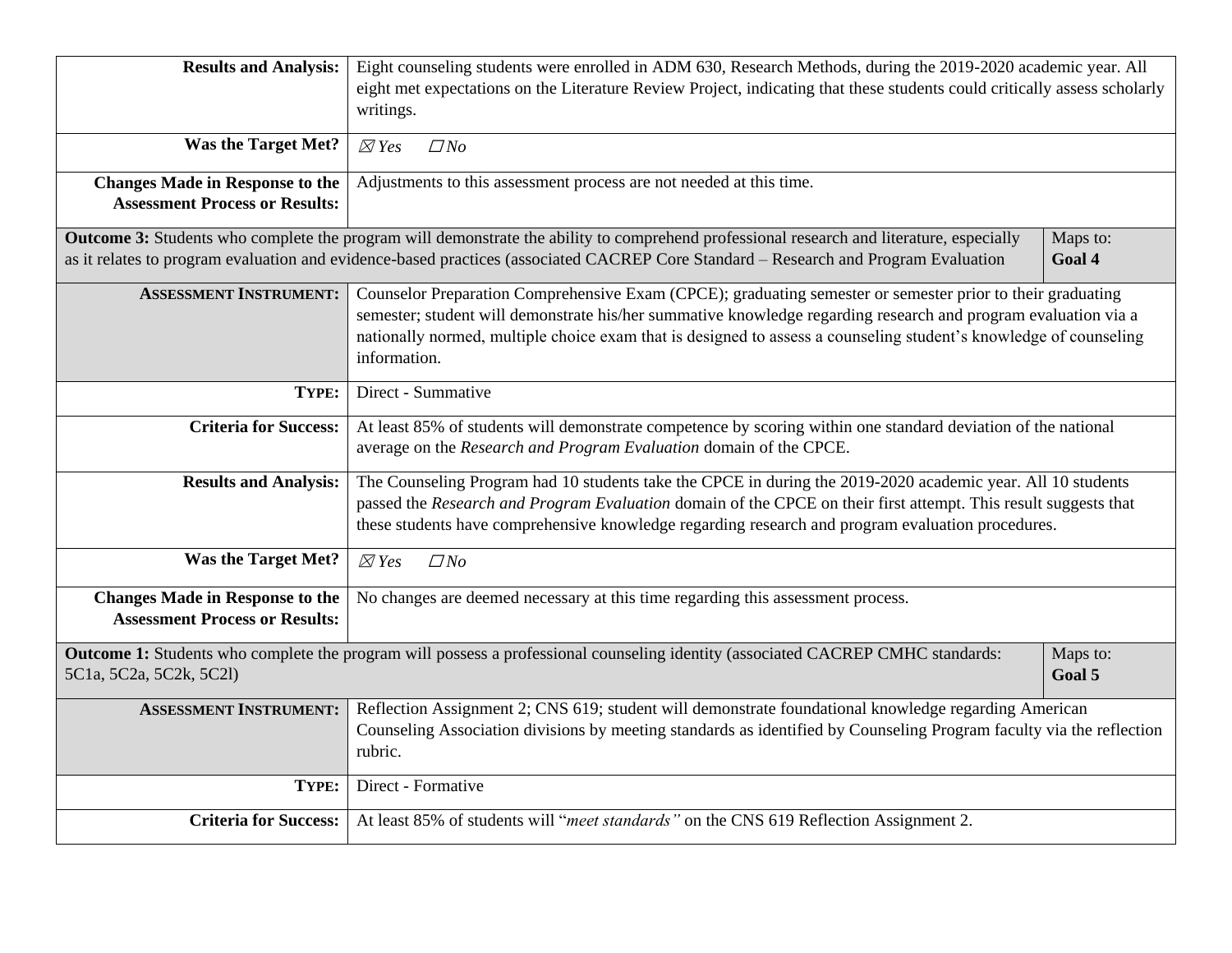| <b>Results and Analysis:</b>                                                | 13 counseling students were enrolled in CNS 619, Foundational Counseling, in fall 2019. All students met                                                                                                                             |          |  |
|-----------------------------------------------------------------------------|--------------------------------------------------------------------------------------------------------------------------------------------------------------------------------------------------------------------------------------|----------|--|
|                                                                             | expectations for the Reflection Assignment 2, demonstrating an understanding of the various counseling divisions                                                                                                                     |          |  |
|                                                                             | under the American Counseling Association.                                                                                                                                                                                           |          |  |
|                                                                             |                                                                                                                                                                                                                                      |          |  |
| <b>Was the Target Met?</b>                                                  | $\boxtimes$ Yes<br>$\Box$ No                                                                                                                                                                                                         |          |  |
| <b>Changes Made in Response to the</b>                                      | No changes are needed at this time.                                                                                                                                                                                                  |          |  |
| <b>Assessment Process or Results:</b>                                       |                                                                                                                                                                                                                                      |          |  |
|                                                                             | Outcome 1: Students who complete the program will possess a professional counseling identity (associated CACREP CMHC standards:                                                                                                      | Maps to: |  |
| 5C <sub>1</sub> a, 5C <sub>2</sub> a, 5C <sub>2</sub> k, 5C <sub>21</sub> ) |                                                                                                                                                                                                                                      | Goal 5   |  |
| <b>ASSESSMENT INSTRUMENT:</b>                                               |                                                                                                                                                                                                                                      |          |  |
|                                                                             | Reflection Assignment 4; CNS 625; student will demonstrate foundational knowledge regarding one's understanding<br>of professional counseling credentialing by meeting standards as identified by Counseling Program faculty via the |          |  |
|                                                                             | reflection rubric.                                                                                                                                                                                                                   |          |  |
|                                                                             |                                                                                                                                                                                                                                      |          |  |
| TYPE:                                                                       | Direct - Formative                                                                                                                                                                                                                   |          |  |
| <b>Criteria for Success:</b>                                                | At least 85% of students will "meet standards" on the CNS 625 Reflection Assignment 4.                                                                                                                                               |          |  |
| <b>Results and Analysis:</b>                                                | 11 counseling students were enrolled in the CNS 625, Legal and Ethical Issues in Counseling. All 11 students met                                                                                                                     |          |  |
|                                                                             | expectations on Reflection Assignment 4, indicating that these students were able to articulate the rationale for the                                                                                                                |          |  |
|                                                                             | licensure process in Kentucky.                                                                                                                                                                                                       |          |  |
| <b>Was the Target Met?</b>                                                  | $\Box$ No                                                                                                                                                                                                                            |          |  |
|                                                                             | $\boxtimes$ Yes                                                                                                                                                                                                                      |          |  |
| <b>Changes Made in Response to the</b>                                      | At this time, there is no need to adjust the assessment process.                                                                                                                                                                     |          |  |
| <b>Assessment Process or Results:</b>                                       |                                                                                                                                                                                                                                      |          |  |
|                                                                             | Outcome 1: Students who complete the program will possess a professional counseling identity (associated CACREP CMHC standards:                                                                                                      | Maps to: |  |
| 5C <sub>1</sub> a, 5C <sub>2</sub> a, 5C <sub>2</sub> k, 5C <sub>21</sub> ) |                                                                                                                                                                                                                                      | Goal 5   |  |
|                                                                             |                                                                                                                                                                                                                                      |          |  |
| <b>ASSESSMENT INSTRUMENT:</b>                                               | Oral Defense; CNS 795 or CNS 797; student will demonstrate, in an oral defense, one's knowledge of the profession                                                                                                                    |          |  |
|                                                                             | of counseling, inclusive of professional organizations and avenues to becoming credentialed by meeting standards as                                                                                                                  |          |  |
|                                                                             | identified by Counseling Program faculty via the oral defense rubric.                                                                                                                                                                |          |  |
| TYPE:                                                                       | Direct - Formative                                                                                                                                                                                                                   |          |  |
|                                                                             |                                                                                                                                                                                                                                      |          |  |
| <b>Criteria for Success:</b>                                                | At least 85% of students will "meet standards" on the criteria specific to the written portion of his/her counseling                                                                                                                 |          |  |
|                                                                             | <i>identity</i> for the Oral Defense presentation.                                                                                                                                                                                   |          |  |
| <b>Results and Analysis:</b>                                                | During the 2019-2020 academic year, nine students were enrolled in a clinical experience where they were required to                                                                                                                 |          |  |
|                                                                             | take part in the Oral Defense. All nine students met expectations on the criteria related to the written aspect of their                                                                                                             |          |  |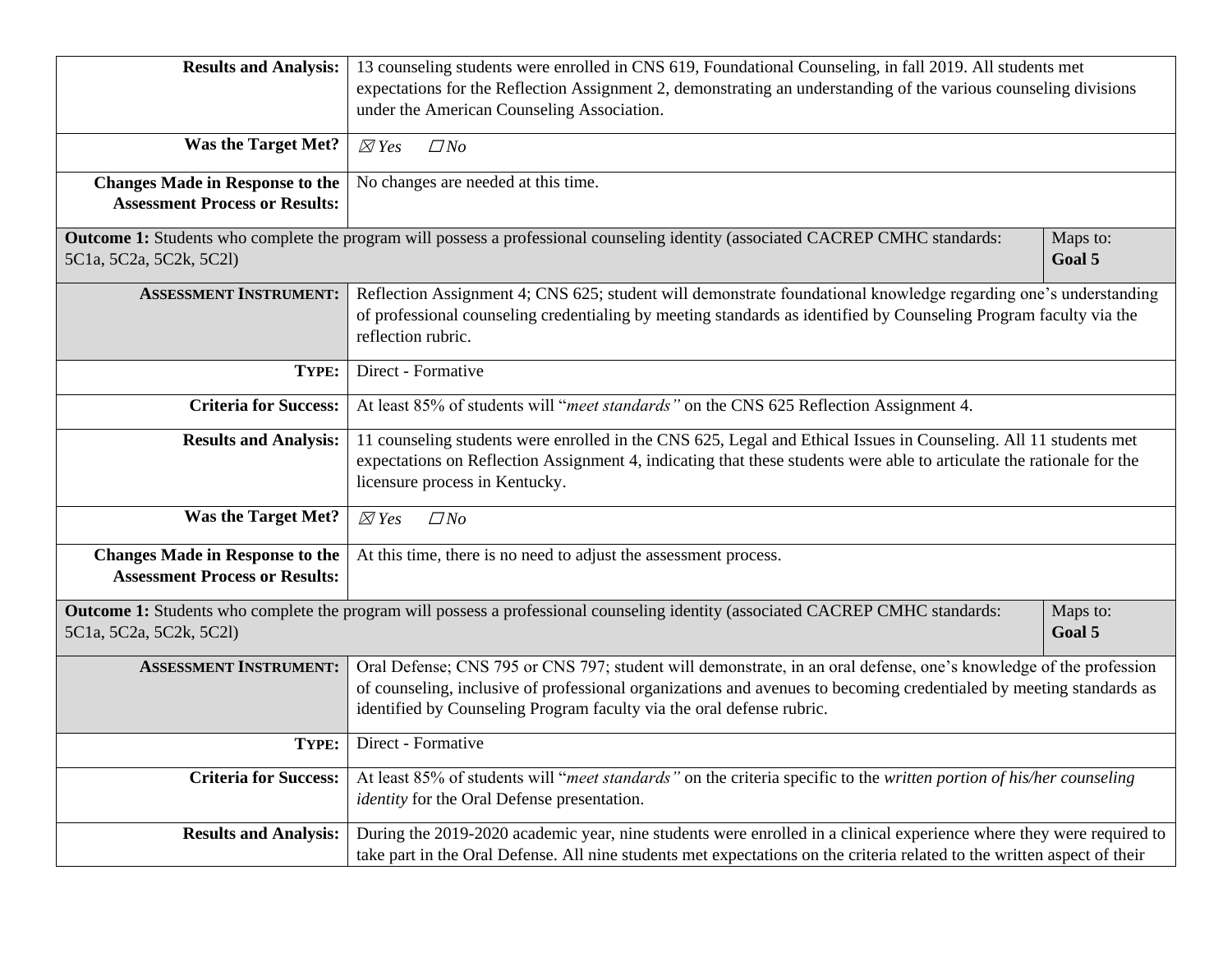|                                                                                 | counseling identity. This result indicates that as these students approached graduation they were able to articulate<br>their understanding of self as a professional counselor.                                                                                                                                                                        |                    |
|---------------------------------------------------------------------------------|---------------------------------------------------------------------------------------------------------------------------------------------------------------------------------------------------------------------------------------------------------------------------------------------------------------------------------------------------------|--------------------|
| <b>Was the Target Met?</b>                                                      | $\boxtimes$ Yes<br>$\Box$ No                                                                                                                                                                                                                                                                                                                            |                    |
| <b>Changes Made in Response to the</b><br><b>Assessment Process or Results:</b> | Adjustments to this assessment process are not deemed necessary at this time.                                                                                                                                                                                                                                                                           |                    |
| 5C1a, 5C2a, 5C2k, 5C2l)                                                         | Outcome 1: Students who complete the program will possess a professional counseling identity (associated CACREP CMHC standards:                                                                                                                                                                                                                         | Maps to:<br>Goal 5 |
| <b>ASSESSMENT INSTRUMENT:</b>                                                   | Counselor Preparation Comprehensive Exam (CPCE); graduating semester or semester prior to their graduating<br>semester; student will demonstrate his/her summative knowledge regarding professional orientation via a nationally<br>normed, multiple choice exam that is designed to assess a counseling student's knowledge of counseling information. |                    |
| TYPE:                                                                           | Direct - Summative                                                                                                                                                                                                                                                                                                                                      |                    |
| <b>Criteria for Success:</b>                                                    | At least 85% of students will demonstrate competence by scoring within one standard deviation of the national<br>average on the Professional Orientation and Ethics domain of the CPCE.                                                                                                                                                                 |                    |
| <b>Results and Analysis:</b>                                                    | The Counseling Program had 10 students take the CPCE in during the 2019-2020 academic year. All 10 students<br>passed the Professional Orientation and Ethics domain of the CPCE on their first attempt. This result suggests that<br>these students have comprehensive knowledge regarding research and program evaluation procedures.                 |                    |
| <b>Was the Target Met?</b>                                                      | $\boxtimes$ Yes<br>$\Box$ No                                                                                                                                                                                                                                                                                                                            |                    |
| <b>Changes Made in Response to the</b><br><b>Assessment Process or Results:</b> | Alterations to assessment process are not deemed necessary at this time.                                                                                                                                                                                                                                                                                |                    |
| standards: 5C1c, 5C2d, 5C3a, 5C3b)                                              | Outcome 2: Students who complete the program will demonstrate the ability to conduct formal interviews, properly diagnose, create<br>treatment plans, document services appropriately, and provide varying techniques to promote wellness (associated CACREP CMHC                                                                                       | Maps to:<br>Goal 5 |
| <b>ASSESSMENT INSTRUMENT:</b>                                                   | Role Plays; CNS 676; student will demonstrate skill in conducting Mental Status Exams, biopsychosocial interviews,<br>and case documentation by meeting standards as identified by Counseling Program faculty via the role play rubric.                                                                                                                 |                    |
| TYPE:                                                                           | Direct - Formative                                                                                                                                                                                                                                                                                                                                      |                    |
| <b>Criteria for Success:</b>                                                    | At least 85% of students will "meet standards" on the Role Plays Project.                                                                                                                                                                                                                                                                               |                    |
| <b>Results and Analysis:</b>                                                    | During the 2019-2020 academic year, nine counseling students were enrolled in CNS 676, Clinical Diagnosis and<br>Treatment Planning. All nine students met expectations on the Role Play Project, indicating that these students were<br>able to demonstrate sound ability to conduct various counseling, intake interventions.                         |                    |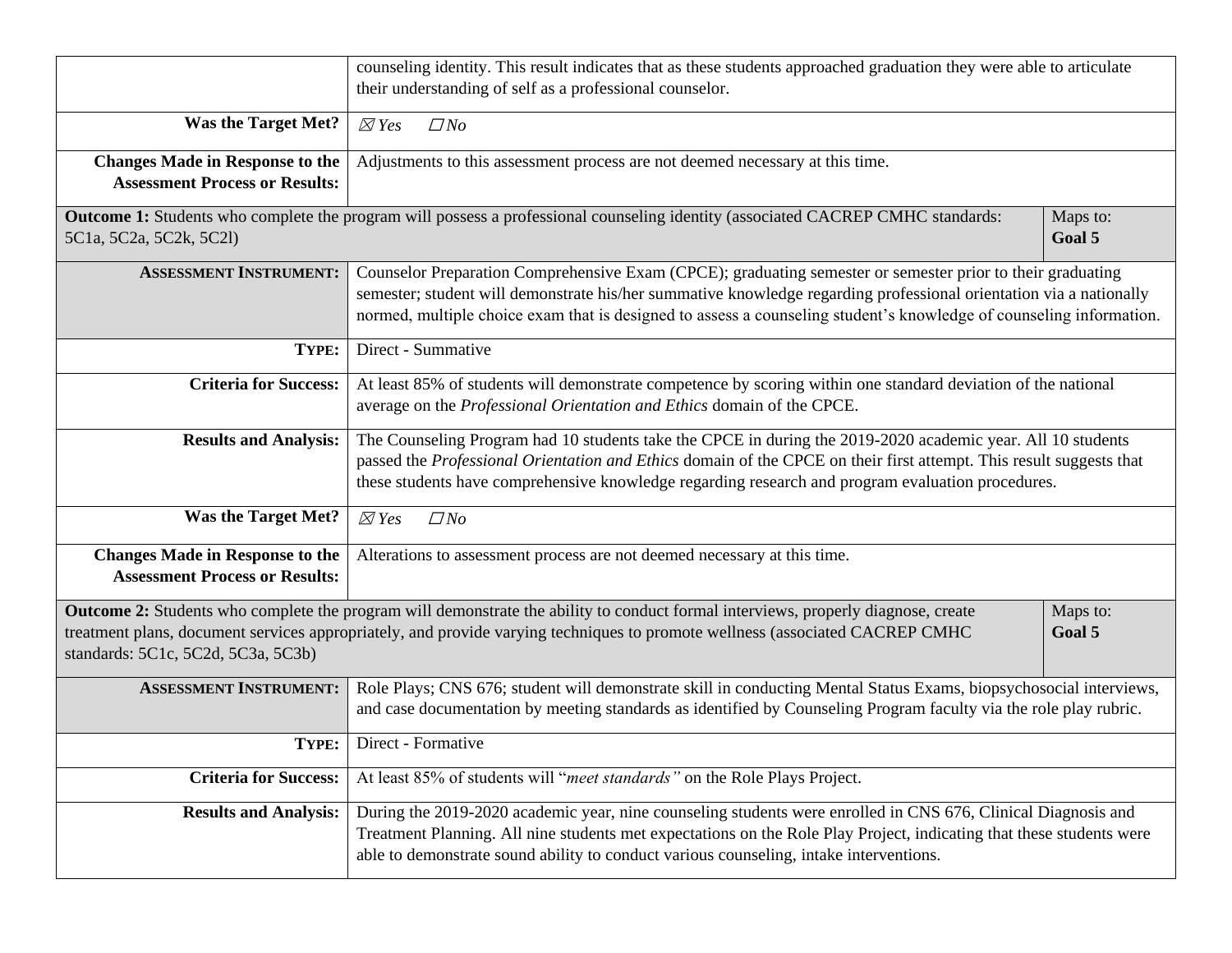| <b>Was the Target Met?</b>                                                      | $\boxtimes$ Yes<br>$\Box$ No                                                                                                                                                                                                                                                                                         |                    |  |  |  |
|---------------------------------------------------------------------------------|----------------------------------------------------------------------------------------------------------------------------------------------------------------------------------------------------------------------------------------------------------------------------------------------------------------------|--------------------|--|--|--|
| <b>Changes Made in Response to the</b><br><b>Assessment Process or Results:</b> | Changes to this assessment process are not needed at this time.                                                                                                                                                                                                                                                      |                    |  |  |  |
| CACREP CMHC standards: 5C1c, 5C2d, 5C3a, 5C3b)                                  | Outcome 2: Students who complete the program will demonstrate the ability to conduct formal interviews, properly diagnose,<br>create treatment plans, document services appropriately, and provide varying techniques to promote wellness (associated                                                                | Maps to:<br>Goal 5 |  |  |  |
| <b>ASSESSMENT INSTRUMENT:</b>                                                   | Practice Sessions; CNS 694; student will demonstrate skill in appropriately delivering techniques that promote<br>wellness and prevent mental health issues by meeting standards as identified by Counseling Program faculty via the<br>session review form rubric.                                                  |                    |  |  |  |
| TYPE:                                                                           | Direct - Formative                                                                                                                                                                                                                                                                                                   |                    |  |  |  |
| <b>Criteria for Success:</b>                                                    | At least 85% of students will "meet standards" on Practice Sessions.                                                                                                                                                                                                                                                 |                    |  |  |  |
| <b>Results and Analysis:</b>                                                    | No results can be reported at this time, as CNS 694, Advanced Counseling and Supervision was not offered during the<br>2019-2020 academic year.                                                                                                                                                                      |                    |  |  |  |
| <b>Was the Target Met?</b>                                                      | $\boxtimes$ No<br>$\Box$ Yes                                                                                                                                                                                                                                                                                         |                    |  |  |  |
| <b>Changes Made in Response to the</b><br><b>Assessment Process or Results:</b> | N/A                                                                                                                                                                                                                                                                                                                  |                    |  |  |  |
| CACREP CMHC standards: 5C1c, 5C2d, 5C3a, 5C3b)                                  | Outcome 2: Students who complete the program will demonstrate the ability to conduct formal interviews, properly diagnose,<br>create treatment plans, document services appropriately, and provide varying techniques to promote wellness (associated                                                                | Maps to:<br>Goal 5 |  |  |  |
| <b>ASSESSMENT INSTRUMENT:</b>                                                   | Site-Supervisor Evaluation; CNS 795 or 797; student will demonstrate ability to successfully meet clinical mental<br>health site expectations by meeting standards as identified by Counseling Program faculty via the site-supervisor final<br>evaluation.                                                          |                    |  |  |  |
| TYPE:                                                                           | Direct - Formative                                                                                                                                                                                                                                                                                                   |                    |  |  |  |
| <b>Criteria for Success:</b>                                                    | At least 85% of students will "meet standards" on Site-Supervisor Evaluation.                                                                                                                                                                                                                                        |                    |  |  |  |
| <b>Results and Analysis:</b>                                                    | During the 2019-2020 academic year, nine students were enrolled in their final clinical experience. The site<br>supervisors for all nine students reported that their supervisees met site expectations. This result indicates the program<br>is preparing competent and clinically skilled professional counselors. |                    |  |  |  |
| <b>Was the Target Met?</b>                                                      | $\boxtimes$ Yes<br>$\Box$ No                                                                                                                                                                                                                                                                                         |                    |  |  |  |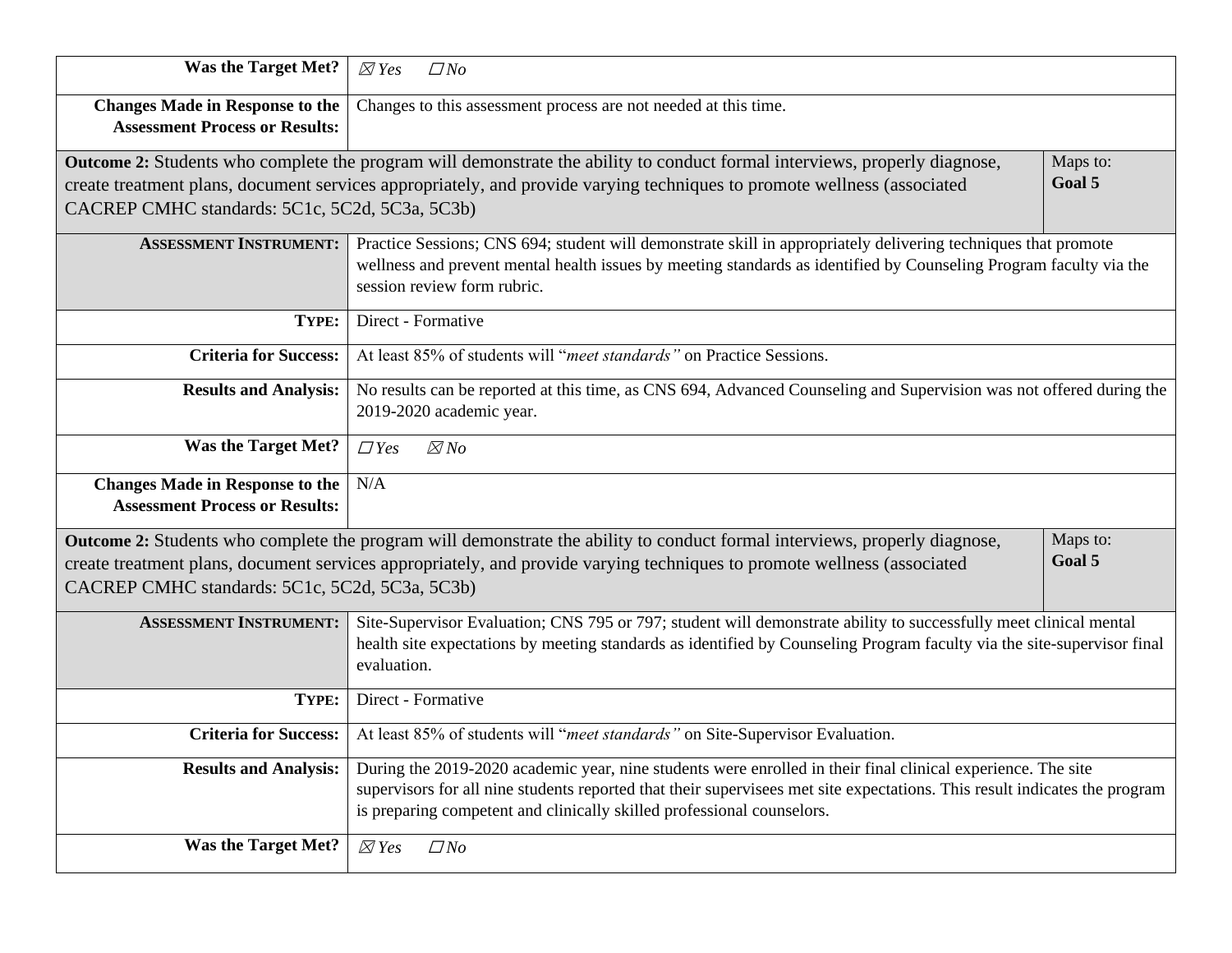| <b>Changes Made in Response to the</b>         | No adjustments to this assessment process are needed at this time.                                                                |          |
|------------------------------------------------|-----------------------------------------------------------------------------------------------------------------------------------|----------|
| <b>Assessment Process or Results:</b>          |                                                                                                                                   |          |
|                                                |                                                                                                                                   |          |
|                                                | <b>Outcome 2:</b> Students who complete the program will demonstrate the ability to conduct formal interviews, properly diagnose, | Maps to: |
|                                                | create treatment plans, document services appropriately, and provide varying techniques to promote wellness (associated           | Goal 5   |
| CACREP CMHC standards: 5C1c, 5C2d, 5C3a, 5C3b) |                                                                                                                                   |          |
|                                                |                                                                                                                                   |          |
| <b>ASSESSMENT INSTRUMENT:</b>                  | Faculty-Supervisor Evaluation; CNS 795 or 797; student will demonstrate ability to successfully meet clinical mental              |          |
|                                                | health site expectations by meeting standards as identified by Counseling Program faculty via the faculty-supervisor              |          |
|                                                | final evaluation.                                                                                                                 |          |
|                                                |                                                                                                                                   |          |
| TYPE:                                          | Direct - Formative                                                                                                                |          |
| <b>Criteria for Success:</b>                   | At least 85% of students will "meet standards" on Faculty-Supervisor Evaluation.                                                  |          |
| <b>Results and Analysis:</b>                   | During the 2019-2020 academic year, nine students were enrolled in their final clinical experience. The faculty                   |          |
|                                                | supervisors for all nine students reported that their supervisees met internship expectations. This result indicates the          |          |
|                                                |                                                                                                                                   |          |
|                                                | program is preparing competent and clinically skilled professional counselors.                                                    |          |
| <b>Was the Target Met?</b>                     | $\boxtimes$ Yes<br>$\Box$ No                                                                                                      |          |
|                                                |                                                                                                                                   |          |
| <b>Changes Made in Response to the</b>         | No adjustments to this assessment process are needed at this time.                                                                |          |
| <b>Assessment Process or Results:</b>          |                                                                                                                                   |          |
|                                                |                                                                                                                                   |          |

| <b>(Section 4) Assessment Stakeholders and Planning</b> |                                                                                                                                           |  |  |  |  |  |
|---------------------------------------------------------|-------------------------------------------------------------------------------------------------------------------------------------------|--|--|--|--|--|
|                                                         | <b>Continuous Planning Process</b> The counseling program is dedicated to improve the Program curriculum, organization, and communication |  |  |  |  |  |
|                                                         | by frequent and routine evaluations. Various assessments, groups, and meetings help in the evaluation                                     |  |  |  |  |  |
|                                                         | process.                                                                                                                                  |  |  |  |  |  |
|                                                         | At the end of each semester, the counseling faculty review the progress of each student on all<br>1)                                      |  |  |  |  |  |
|                                                         | semester courses, capstone projects, student learning objectives, and CACREP standards. Data                                              |  |  |  |  |  |
|                                                         | placed in a spreadsheet and analyzed. Findings from analysis is discussed and implications are                                            |  |  |  |  |  |
|                                                         | drawn. If necessary, programmatic changes may be conducted due to implications drawn from data                                            |  |  |  |  |  |
|                                                         | analysis.                                                                                                                                 |  |  |  |  |  |
|                                                         | Yearly, the counseling faculty share the outcome reports with Counseling Advisory Board and<br>2)                                         |  |  |  |  |  |
|                                                         | discuss possible changes to the program.                                                                                                  |  |  |  |  |  |
|                                                         | 3) Prior to submission of MSU Assessment reports and plans, the CNS faculty discuss implications of                                       |  |  |  |  |  |
|                                                         | the data in reference to programmatic assessments and overall curriculum structure. Both, the                                             |  |  |  |  |  |
|                                                         | reports and plans, are reviewed by assessment coordinators at the college and university levels for                                       |  |  |  |  |  |
|                                                         | fidelity.                                                                                                                                 |  |  |  |  |  |
| <b>Participants in the Planning Process</b>             | Susana Bloomdahl – ELC Department Chair & School Counseling Program Coordinator                                                           |  |  |  |  |  |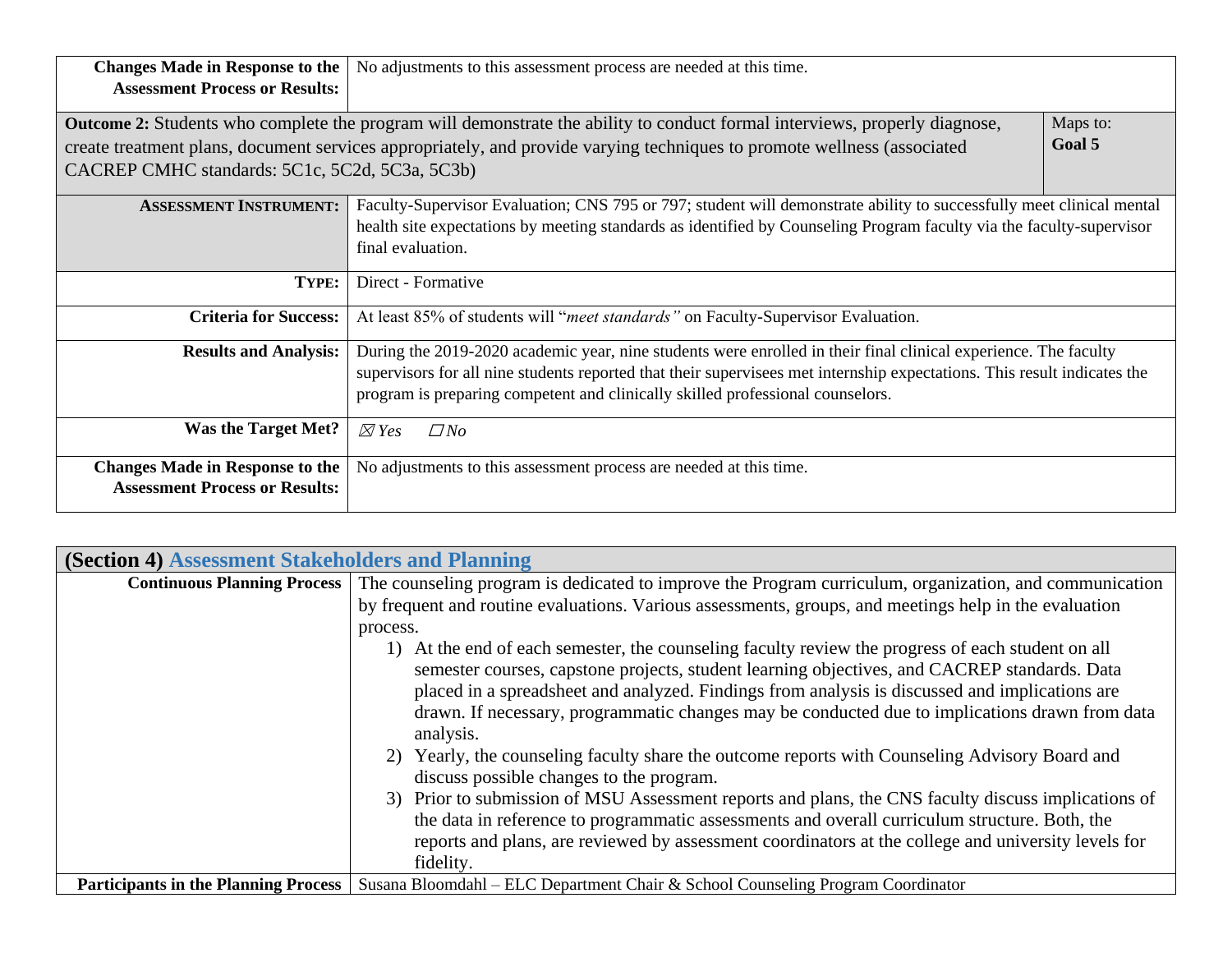| Samir Patel – Counseling Program Coordinator & Counseling Center Coordinator of the COEHS Assessment $\&$ |
|-----------------------------------------------------------------------------------------------------------|
| <b>Counseling Center</b>                                                                                  |
| Rebecca Pender Baum – Practicum & Internship Coordinator                                                  |
| Justin Brogan – Clinical Mental Health Counseling Program Coordinator                                     |

**(Section 5) Course Alignment Matrix** *Please copy and paste the course alignment matrix for this program below.*

|                                               | Goal 1         | Goal 2      | Goal 3      | Goal 4      | Goal 5      |
|-----------------------------------------------|----------------|-------------|-------------|-------------|-------------|
| <b>MAED SCHOOL COUNSELING</b>                 |                |             |             |             |             |
| <b>Total Course Requirements, 42 hrs</b>      |                |             |             |             |             |
| <b>ADM 630</b>                                | $\mathbf I$    |             | $\bf{I}$    | $\mathbf D$ | $\mathbf I$ |
| <b>CNS 619</b>                                | I, D           | I, D        | I, D        | I, D        | I, D        |
| <b>CNS 624</b>                                | I, D           | I, D        | I, D        | I, D        | I, D        |
| <b>CNS 635</b>                                | $\mathbf I$    |             | I, D        |             | $\mathbf I$ |
| CNS 671                                       | I, D           | I, D        | I, D        | $\rm I$     | I, D        |
| <b>CNS 676</b>                                | ${\bf D}$      | $\mathbf D$ | $\mathbf D$ | ${\bf D}$   | ${\bf D}$   |
| <b>CNS 683</b>                                | $\mathbf I$    |             | $\mathbf I$ | I, D        |             |
| <b>CNS 686</b>                                | $\mathbf I$    |             |             | I, D        |             |
| <b>CNS 692</b>                                | I, D           | I, D        | I, D        | I, D        | I, D        |
| <b>CNS 720</b>                                | I, D           |             | I, D        | I, D, M     |             |
| <b>CNS 725</b>                                | I, D           |             | I, D        | I, D, M     |             |
| <b>CNS 752</b>                                | $\overline{I}$ | $\mathbf I$ | $\mathbf I$ | I, D        |             |
| <b>CNS 790</b>                                | ${\bf D}$      | $\mathbf D$ | $\mathbf D$ | ${\bf D}$   | $\mathbf D$ |
| <b>CNS 794</b>                                | D, M           | D, M        | D, M        | D, M        | D, M        |
| EdS SCHOOL COUNSELING<br><b>CONCENTRATION</b> |                |             |             |             |             |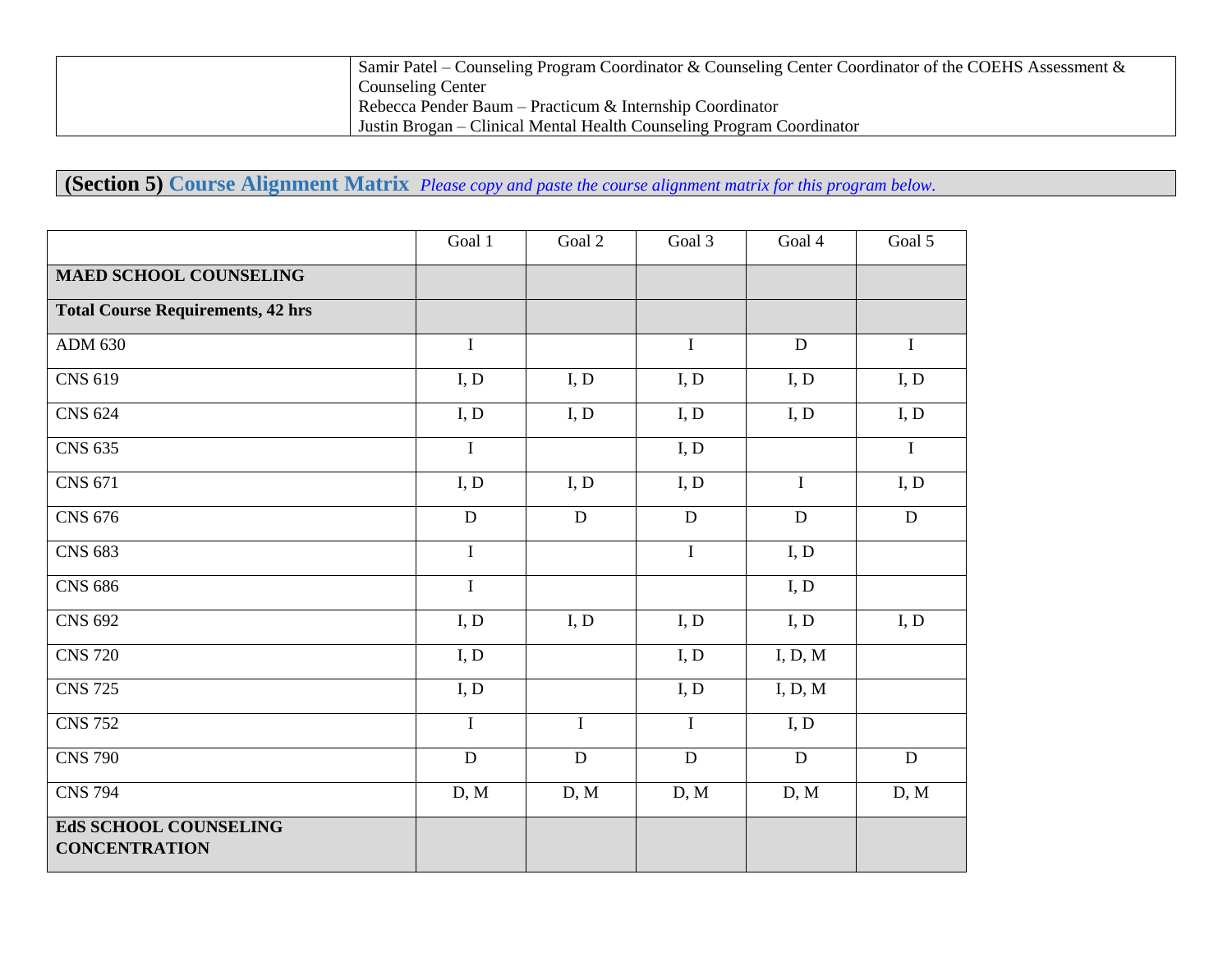| <b>Total Course Requirements, 60 hrs</b>                            |                |      |                |             |                |
|---------------------------------------------------------------------|----------------|------|----------------|-------------|----------------|
| 48 hrs transferred from MA School Counseling<br>plus the following: |                |      |                |             |                |
|                                                                     |                |      |                |             |                |
| <b>CNS 625</b>                                                      | I, D           |      | $\bf I$        | I, D        | I, D           |
| <b>CNS 694</b>                                                      | $\mathbf D$    | D, M |                | ${\bf D}$   | $\mathbf D$    |
| <b>CNS 722</b>                                                      | ${\bf D}$      |      | D              | ${\bf D}$   | ${\bf D}$      |
| <b>CNS 734</b>                                                      | ${\bf D}$      |      | D              | ${\bf D}$   | ${\bf D}$      |
| EdS CLINICAL MENTAL HEALTH                                          |                |      |                |             |                |
| <b>COUNSELING CONCENTRATION</b>                                     |                |      |                |             |                |
| <b>Total Course Requirements, 60 hrs</b>                            |                |      |                |             |                |
| <b>ADM 630</b>                                                      | $\mathbf I$    |      | $\bf{I}$       | ${\bf D}$   | $\bf{I}$       |
| <b>CNS 618</b>                                                      | $\bf I$        |      | $\overline{I}$ | $\bf I$     |                |
| <b>CNS 619</b>                                                      | I, D           | I, D | I, D           | I, D        | I, D           |
| <b>CNS 624</b>                                                      | I, D           | I, D | I, D           | I, D        | I, D           |
| <b>CNS 625</b>                                                      | I, D           |      | $\bf I$        | I, D        | I, D           |
| <b>CNS 635</b>                                                      | $\mathbf I$    |      | I, D           |             | $\mathbf I$    |
| CNS 671                                                             | I, D           | I, D | I, D           | $\mathbf I$ | I, D           |
| <b>CNS 676</b>                                                      | ${\bf D}$      | D    | ${\bf D}$      | ${\bf D}$   | ${\bf D}$      |
| <b>CNS 683</b>                                                      | $\mathbf I$    |      | $\bf I$        | I, D        |                |
| <b>CNS 686</b>                                                      | $\bf I$        |      |                | I, D        |                |
| <b>CNS 692</b>                                                      | I, D           | I, D | I, D           | I, D        | I, D           |
| <b>CNS 694</b>                                                      | ${\bf D}$      | D, M |                | ${\bf D}$   | ${\bf D}$      |
| <b>CNS 710</b>                                                      | $\mathbf D$    |      | I, D           | $\mathbf D$ | $\mathbf D$    |
| <b>CNS</b> 722                                                      | ${\bf D}$      |      | ${\bf D}$      | ${\bf D}$   | ${\bf D}$      |
| <b>CNS 734</b>                                                      | $\overline{D}$ |      | $\overline{D}$ | ${\bf D}$   | $\overline{D}$ |
|                                                                     |                |      |                |             |                |